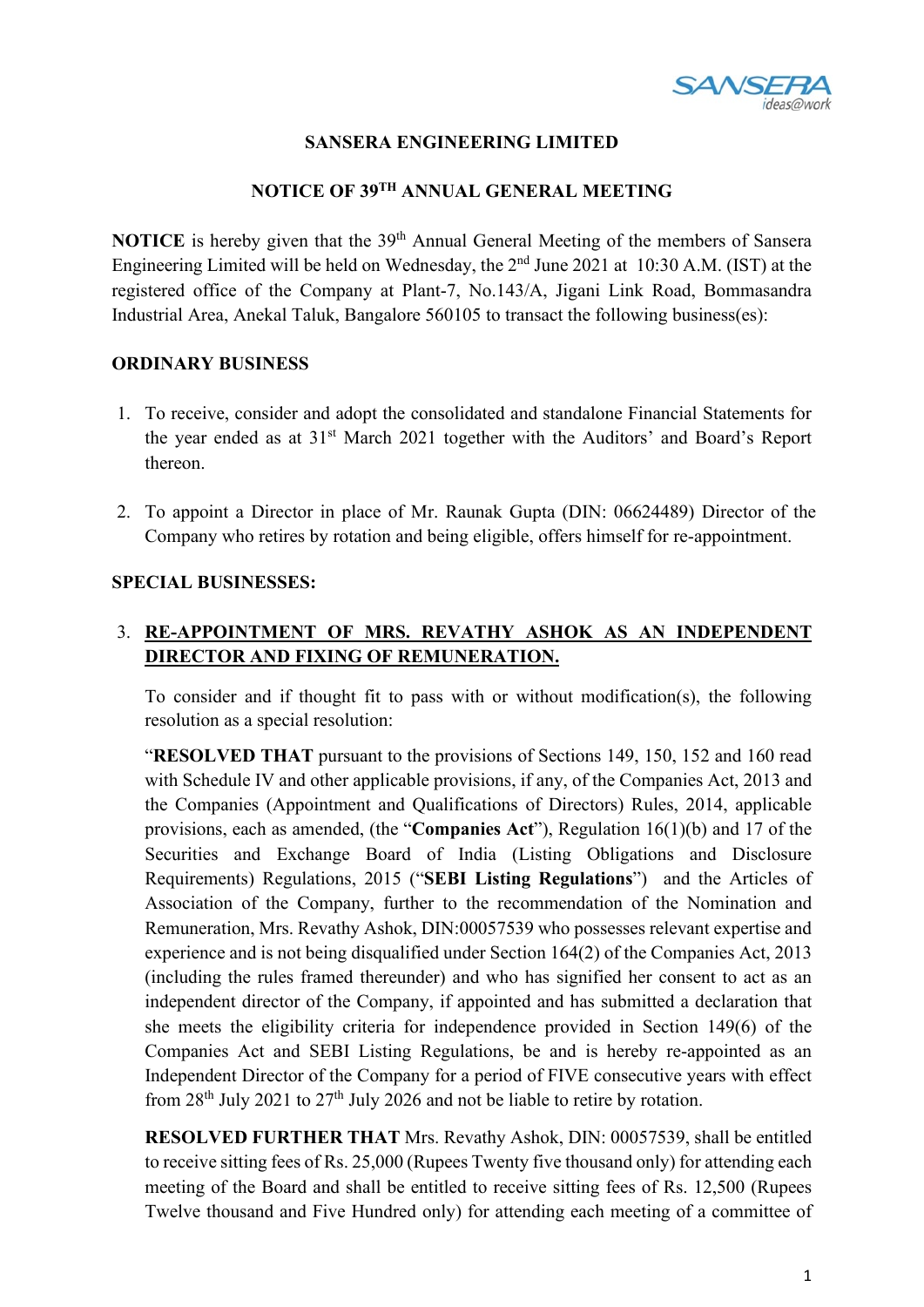

the Board along with fixed commission not exceeding Rs. 12.00 Lakhs (Rupees Twelve Lakhs only) per annum and as may be determined by the Board from time to time.

**RESOLVED FURTHER THAT** the Company do note the consent letter received from Mrs. Revathy Ashok, DIN:00057539, providing her consent to act as an independent director and declaration that he meets the eligibility criteria for appointment as an independent director of the Company."

**RESOLVED FURTHER THAT** the Board of Directors be and are hereby severally authorised to do all such acts, deeds, matters and things as may be required to be done to give effect to the above resolution."

#### **4. RE-APPOINTMENT OF MR. MUTHUSWAMI LAKSHMINARAYANAN AS INDEPENDENT DIRECTOR AND FIXING OF REMUNERATION.**

To consider and if thought fit to pass with or without modification(s), the following resolution as a special resolution:

"**RESOLVED THAT** pursuant to the provisions of Sections 149, 150, 152 and 160 read with Schedule IV and other applicable provisions, if any, of the Companies Act, 2013 and the Companies (Appointment and Qualifications of Directors) Rules, 2014, applicable provisions, each as amended, (the "**Companies Act**"), Regulation 16(1)(b) and 17(1A) of the Securities and Exchange Board of India (Listing Obligations and Disclosure Requirements) Regulations, 2015 ("**SEBI Listing Regulations**") and the Articles of Association of the Company, further to the recommendation of the Nomination and Remuneration, Mr. Muthuswami Lakshminarayan DIN: 00064750, who will be attaining the age of seventy five on September 6, 2021 and who possesses relevant expertise and experience and is not being disqualified under Section 164(2) of the Companies Act, 2013 (including the rules framed thereunder) and who has signified his consent to act as an independent director of the Company, if appointed and has submitted a declaration that he meets the eligibility criteria for independence provided in Section 149(6) of the Companies Act and SEBI Listing Regulations, be and is hereby re-appointed as an Independent Director of the Company for a period of FIVE consecutive years with effect from 28<sup>th</sup> July  $2021$  to  $27<sup>th</sup>$  July 2026 and not be liable to retire by rotation.

**RESOLVED FURTHER THAT** Mr. Muthuswami Lakshminarayan DIN: 00064750, shall be entitled to receive sitting fees of Rs. 25,000 (Rupees Twenty five thousand only) for attending each meeting of the Board and shall be entitled to receive sitting fees of Rs. 12,500 (Rupees Twelve thousand and Five Hundred only) for attending each meeting of a Committee of the Board along with fixed commission not exceeding Rs. 12.00 Lakhs (Rupees Twelve Lakhs only) per annum and as may be determined by the Board from time to time.

**RESOLVED FURTHER THAT** the Company do note the consent letter received from Mr. Muthuswami Lakshminarayan DIN: 00064750, providing his consent to act as an independent director and declaration that he meets the eligibility criteria for appointment as an independent director of the Company.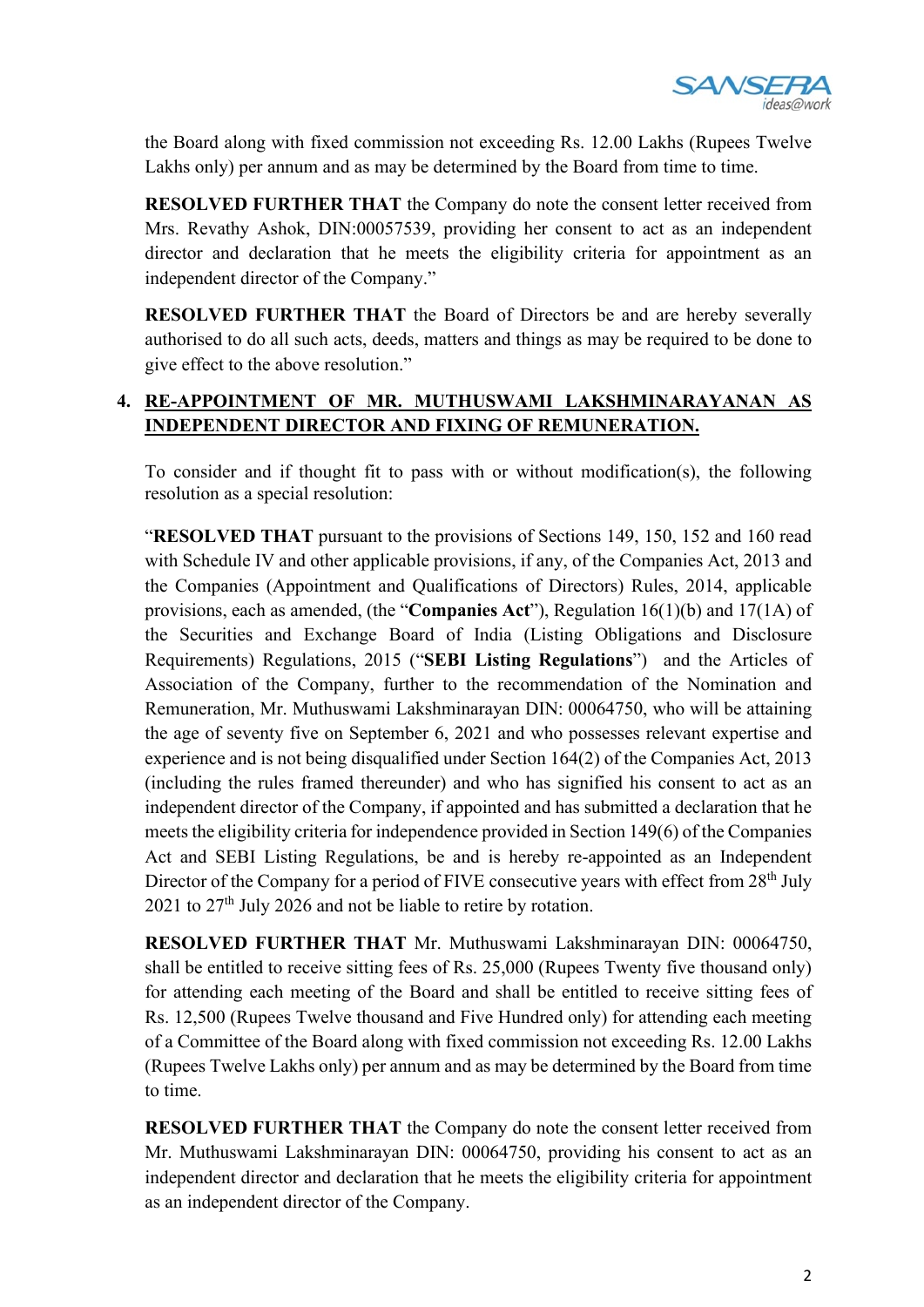

**RESOLVED FURTHER THAT** the Board of Directors be and are hereby severally authorised to do all such acts, deeds, matters and things as may be required to be done to give effect to the above resolution."

# **5. RE-APPOINTMENT OF MR. SYLVAIN BILAINE AS INDEPENDENT DIRECTOR AND FIXING OF REMUNERATION.**

To consider and if thought fit to pass with or without modification(s), the following resolution as a special resolution:

"**RESOLVED THAT** pursuant to the provisions of Sections 149, 150, 152 and 160 read with Schedule IV and other applicable provisions, if any, of the Companies Act, 2013 and the Companies (Appointment and Qualifications of Directors) Rules, 2014, applicable provisions, each as amended, (the "**Companies Act**"), Regulation 16(1)(b) and 17 of the Securities and Exchange Board of India (Listing Obligations and Disclosure Requirements) Regulations, 2015 ("**SEBI Listing Regulations**") and the Articles of Association of the Company, further to the recommendation of the Nomination and Remuneration, Mr. Sylvain Bilaine DIN:00128817 who possesses relevant expertise and experience and is not being disqualified under Section 164(2) of the Companies Act, 2013 (including the rules framed thereunder) and who has signified his consent to act as an independent director of the Company, if appointed and has submitted a declaration that he meets the eligibility criteria for independence provided in Section 149(6) of the Companies Act and SEBI Listing Regulations, be and is hereby re-appointed as an Independent Director of the Company for a period of ONE year with effect from 28<sup>th</sup> July 2021 to 27<sup>th</sup> July 2022 and not be liable to retire by rotation.

**RESOLVED FURTHER THAT** Mr. Sylvain Bilaine (DIN:00128817), shall be entitled to receive sitting fees of Rs. 25,000 (Rupees Twenty five thousand only) for attending each meeting of the Board and shall be entitled to receive sitting fees of Rs. 12,500 (Rupees Twelve thousand and Five Hundred only) for attending each meeting of a Committee of the Board along with fixed commission not exceeding Rs. 12.00 Lakhs (Rupees Twelve Lakhs only) per annum and as may be determined by the Board from time to time.

**RESOLVED FURTHER THAT** the Company do note the consent letter received from Mr. Sylvain Bilaine DIN:00128817, providing his consent to act as an independent director and declaration that he meets the eligibility criteria for appointment as an independent director of the Company.

**RESOLVED FURTHER THAT** the Board of Directors be and are hereby severally authorised to do all such acts, deeds, matters and things as may be required to be done to give effect to the above resolution."

# **6. AMENDMENT TO THE TERMS OF APPOINTMENT OF MR. F.R. SINGHVI**

To consider and if thought fit to pass, with or without modification/s, following resolution as a Special Resolution: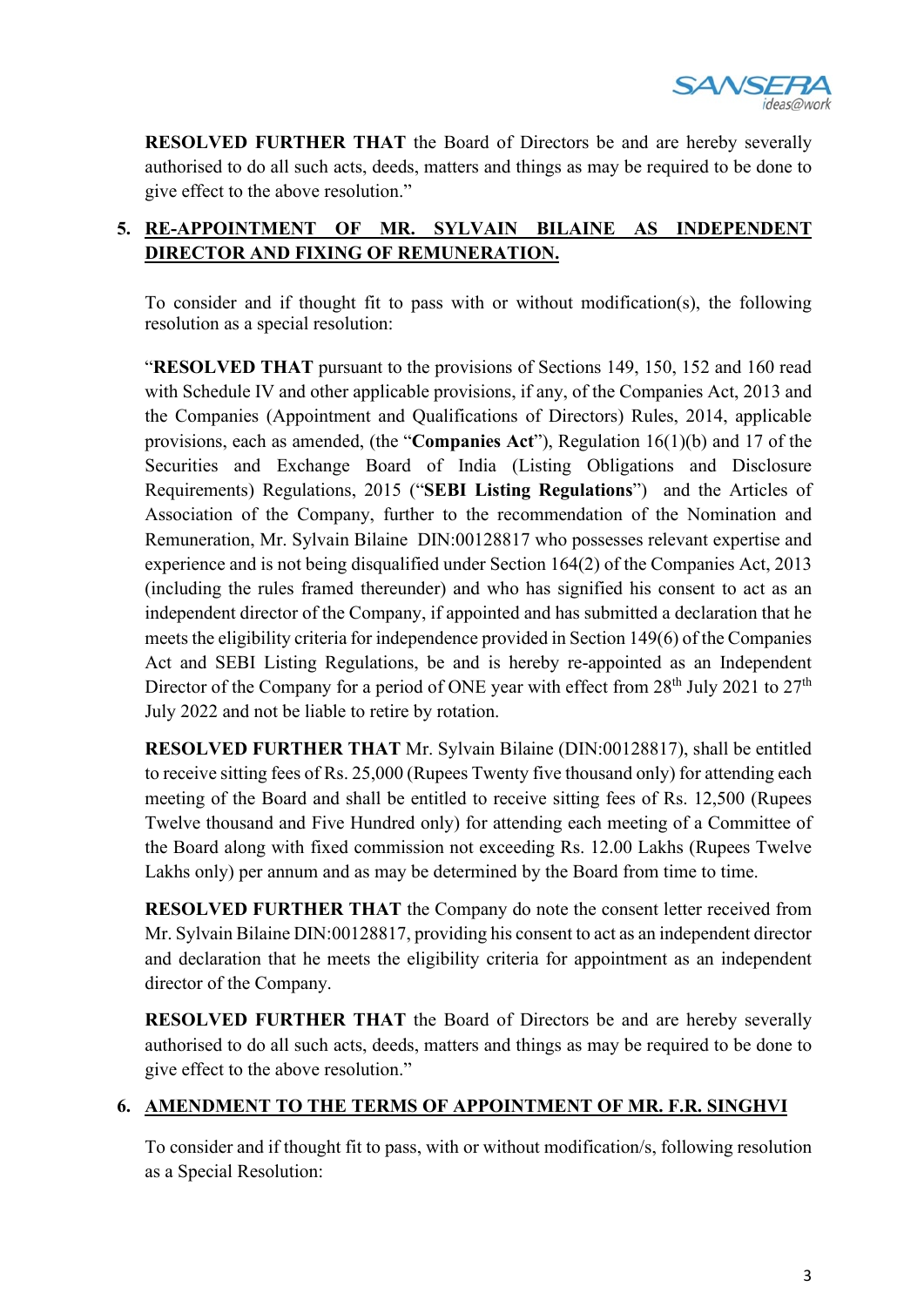

"**RESOLVED THAT** pursuant the provisions of Section 152, 196, 197 read with schedule V and The Companies (Appointment and Remuneration of Managerial Personnel) Rules, 2014, and other applicable provisions, sections, rules of the Companies Act, 2013 and Securities Exchange Board of India (Listing Obligations and Disclosure Requirements) Regulations, 2015, as amended, the terms of appointment of Mr. Fatheraj Singhvi (DIN: 00233146), who is presently the Joint Managing Director for a term of five years with effect from August 6, 2019 and not liable to retire by rotation are hereby amended. He will, with effect from March 18, 2021 be liable to retire by rotation. All other terms and conditions of his appointment will however remain unchanged as per resolution approved by the shareholders on 27<sup>th</sup> September 2019.

# **7. OFFER OF EQUITY SHARES OF THE COMPANY IN AN OFFER FOR SALE BY THE SELLING SHAREHOLDERS IN THE INITIAL PUBLIC OFFER OF THE COMPANY**

To consider and if thought fit to pass, with or without modification/s, following resolution as a Special Resolution:

"**RESOLVED THAT** subject to the consent of Securities and Exchange Board of India ("**SEBI**"), Government of India, Reserve Bank of India ("**RBI**"), Registrar of Companies, Karnataka at Bangalore ("**RoC**"), and subject to such conditions and modifications as may be prescribed in granting such approvals, permissions and sanctions which may be agreed to by the board of directors of the Company (hereinafter referred to as the "**Board**" which term shall include a duly authorised Committee thereof for the time being exercising the powers conferred by the Board), and in accordance with applicable provisions of the Companies Act, 2013, as amended ("**Companies Act**"), the Memorandum of Association and Articles of Association of the Company, the provisions of the Securities and Exchange Board of India (Listing Obligations and Disclosure Requirements) Regulations, 2015 (the "**Listing Regulations**") and subject to the applicable provisions of any laws, regulations, policies and guidelines in India or outside India, including without limitation, Securities Contracts (Regulation) Act, 1956 and the rules made thereunder, as amended, SEBI (Issue of Capital and Disclosure Requirements) Regulations, 2018, as amended (the "**SEBI ICDR Regulations**") and other applicable regulations and guidelines issued by SEBI, the provisions of the Foreign Exchange Management (Non-debt Instruments) Rules, 2019 issued by the RBI and the uniform listing agreements to be entered into with the relevant stock exchanges where the Equity Shares are proposed to be listed, the shareholders hereby takes note of the proposal to undertake an initial public offering of equity shares of ₹2 each of the Company ("**Equity Shares**") through an offer for sale by Client Ebene Limited, CVCIGP II Employee Ebene Limited (collectively the "**Investor Selling Shareholders**"), S. Sekhar Vasan, Fatheraj Singhvi, Lalitha Singhvi, Praveen Singhvi, Lata Singhvi, Tara Singhvi, Indira Singhvi, Unni Rajagopal K and Devappa Devaraj (the "**Other Selling Shareholders**", collectively with the Investor Selling Shareholders, the "**Selling Shareholders**") at a price to be determined by the book building process in terms of the SEBI ICDR Regulations, for cash at such premium per share or discount as may be fixed and determined by the Company in consultation with the BRLMs and the Selling Shareholders, within the price band as determined by the Company and the Investor Selling Shareholders in consultation with the BRLMs and the Other Selling Shareholders, to such category of persons who may or may not be shareholders of the Company including anchor investors, if any, one or more of the members, employees in accordance with the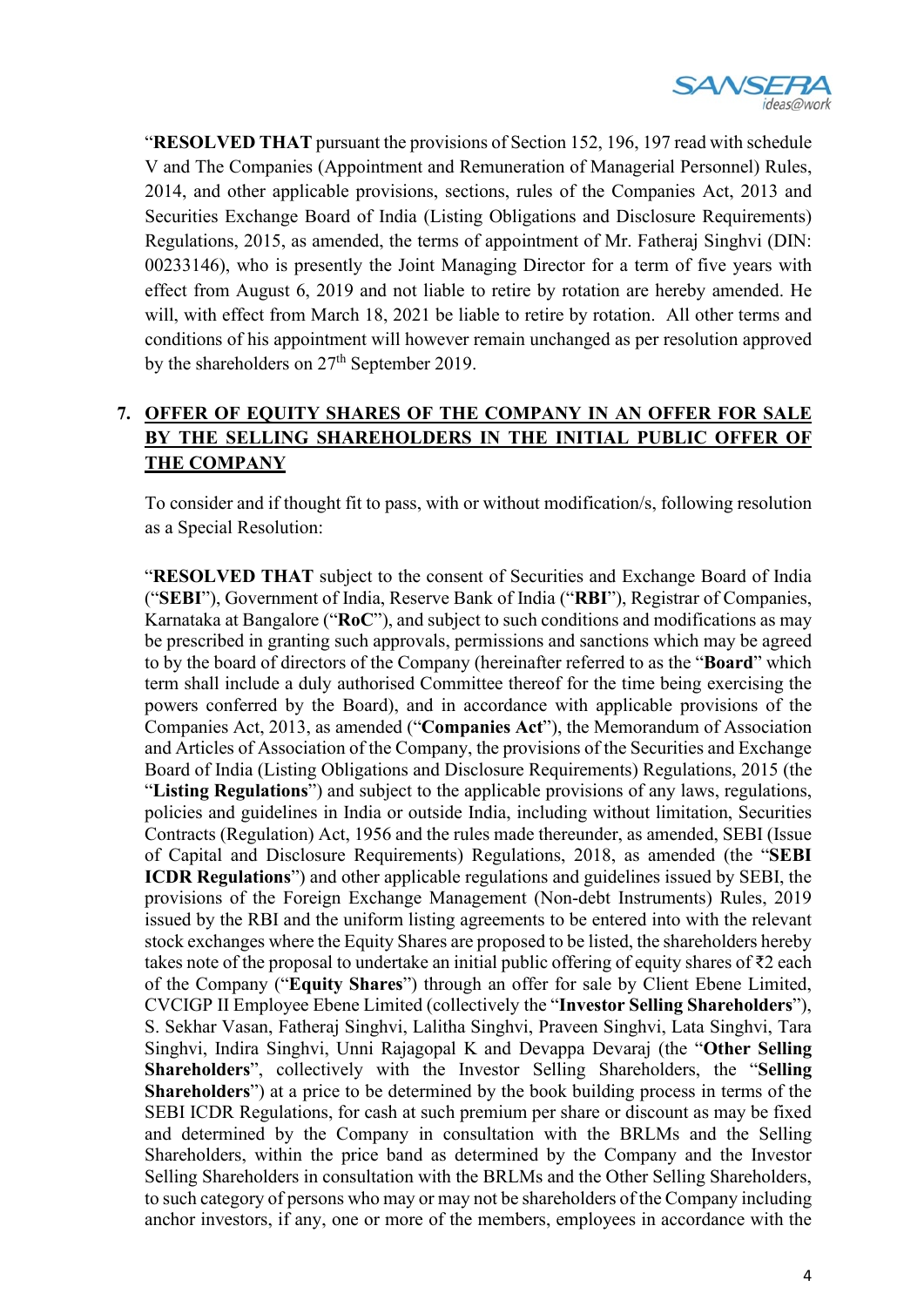

SEBI Regulations or other provisions of law as may be prevailing at that that time (the "**Offer**")."

**RESOLVED FURTHER THAT** the Equity Shares transferred in the Offer for Sale shall continue to be subject to the Memorandum of Association and the Articles of Association of the Company and shall continue to rank pari passu in all respects with the existing equity shares of the Company that are not being offered in the Offer for Sale, including rights in respect of dividend.

**RESOLVED FURTHER THAT** for the purpose of giving effect to the above resolutions and any issue, transfer and allotment of Equity Shares pursuant to the Offer, the Board and any other committee thereof, be and is hereby authorised to determine the terms of the Offer including the class of investors to whom the securities are to be allotted or transferred, determining the anchor investor portion and allocate such number of Equity Shares to anchor investors with the consent of Investor Selling Shareholder and in consultation with the BLRMs and the Other Selling Shareholders and in accordance with the SEBI ICDR Regulations, the number of securities to be allotted or transferred in each tranche, the determination of the minimum subscription for the Offer, issue price, premium amount, discount (as allowed under Applicable Laws), listing on one or more stock exchanges in India as the Board in its absolute discretion deems fit, approval of the draft red herring prospectus ("**DRHP**"), the red herring prospectus ("**RHP**") and the prospectus ("**Prospectus**"), withdrawing the DRHP or the RHP or not proceeding with the Offer at any stage in accordance with Applicable Laws and in consultation with the Selling Shareholders and BRLMs, provided that the size of the Offer, the timing of the Offer and the price band for the Offer shall be determined by the Board, or any committee thereof with the consent of the Investor Selling Shareholder and in consultation with the Other Selling Shareholders and the BRLMs, and to do all such acts, deeds, matters and things and to negotiate, finalize and execute such deeds, documents agreements and any amendment thereto, as it may, in its absolute discretion, deem necessary, proper or desirable including arrangements with BRLMs, underwriters, escrow agents, etc., to approve incurring of expenditure and payment of fees, commissions, brokerage, remuneration and reimbursement of expenses in connection with the Offer and to settle or give instructions or directions for settling any questions, difficulties or doubts that may arise, in regard to the offering, issue, transfer and allotment of the Equity Shares, and such other activities as may be necessary in relation to the Offer and to accept and to give effect to such modifications, changes, variations, alterations, deletions and/or additions as regards the terms and conditions as it may, in its absolute discretion, deem fit and proper in the best interest of the Company and the Offer, without requiring any further approval of the members and that all or any of the powers conferred on the Company and the Board pursuant to these resolutions may be exercised by the Board or such Committee thereof as the Board may constitute in this behalf."

**RESOLVED FURTHER THAT** of such Equity Shares to be issued under the Offer as are not allocated may be disposed of by the Board to such persons and in such manner and on such terms as the Board in its absolute discretion think most beneficial to the Company including offering or placing them with banks/financial institutions/investment institutions/mutual funds/foreign institutional investors/bodies corporate/such other persons or otherwise as the Board may, subject to Applicable Laws, in its absolute discretion, and in consultation with the Investor Selling Shareholders, decide.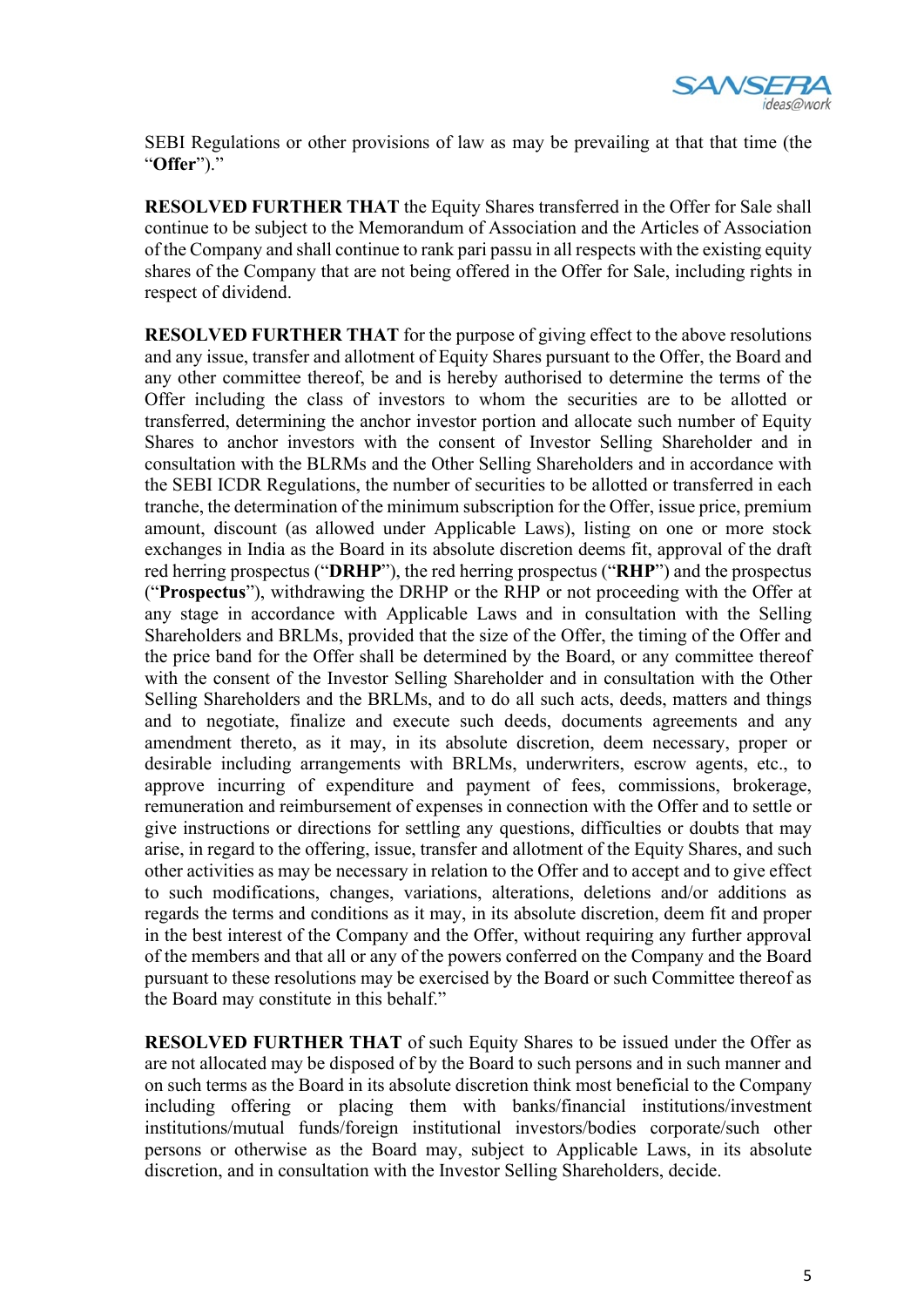

**RESOLVED FURTHER THAT** in connection with any of the foregoing resolutions, the members of the Board and such other persons as may be authorized by the Board, on behalf of the Company, be and are hereby severally authorized to execute and deliver any and all other documents, papers or instruments and to do or cause to be done any and all acts or things as may be necessary, appropriate or advisable in order to carry out the purposes and intent of the foregoing resolutions for the Offer; and any such documents so executed and delivered or acts and things done or caused to be done shall be conclusive evidence of the authority of the Company in so doing and any document so executed and delivered or acts and things done or caused to be done prior to the date hereof are hereby ratified, confirmed and approved as the acts and deeds of the Company, as the case may be."

# **8. ADOPTION OF AMENDED SANSERA ENGINEERING LIMITED EMPLOYEE STOCK OPTION PLAN, 2015.**

To consider and if thought fit to pass, with or without modification/s, following resolution as a Special Resolution:

"**RESOLVED THAT** in partial modification to the earlier resolution passed by the shareholders on August 3, 2018, pursuant to the Ministry of Finance, Government of India, issuing the Foreign Exchange Management (Non-debt Instruments) Rules, 2019, the Securities and Exchange Board of India notifying the Securities and Exchange Board of India (Issue of Capital and Disclosure Requirements) Regulations, 2018 and certain amendments to the Securities and Exchange Board of India (Share Based Employee Benefits) Regulations 2014 ("**SEBI ESOP Regulations**"), the amended Sansera Engineering Limited Employee Stock Option Plan, 2015 ("**ESOP 2015**") be and is hereby approved.

**RESOLVED FURTHER THAT** the Board which term shall include a duly authorised Committee thereof for the time being exercising the powers conferred by the Board and such other persons as may be authorised by the Board, be and are hereby severally authorised to do all such acts, things and deeds on behalf of the Company and make such filings/application with the regulatory authorities, to effectively implement this resolution."

#### **9. ADOPTION OF AMENDED SANSERA ENGINEERING LIMITED EMPLOYEE STOCK OPTION PLAN, 2018.**

To consider and if thought fit to pass, with or without modification/s, following resolution as a Special Resolution:

"**RESOLVED THAT** in partial modification to the earlier resolution passed by the shareholders on August 8, 2018, pursuant to the Ministry of Finance, Government of India, issuing the Foreign Exchange Management (Non-debt Instruments) Rules, 2019, the Securities and Exchange Board of India notifying the Securities and Exchange Board of India (Issue of Capital and Disclosure Requirements) Regulations, 2018 and certain amendments to the Securities and Exchange Board of India (Share Based Employee Benefits) Regulations 2014 ("**SEBI ESOP Regulations**"), the amended Sansera Engineering Limited Employee Stock Option Plan, 2018 ("**ESOP 2018**") be and is hereby approved.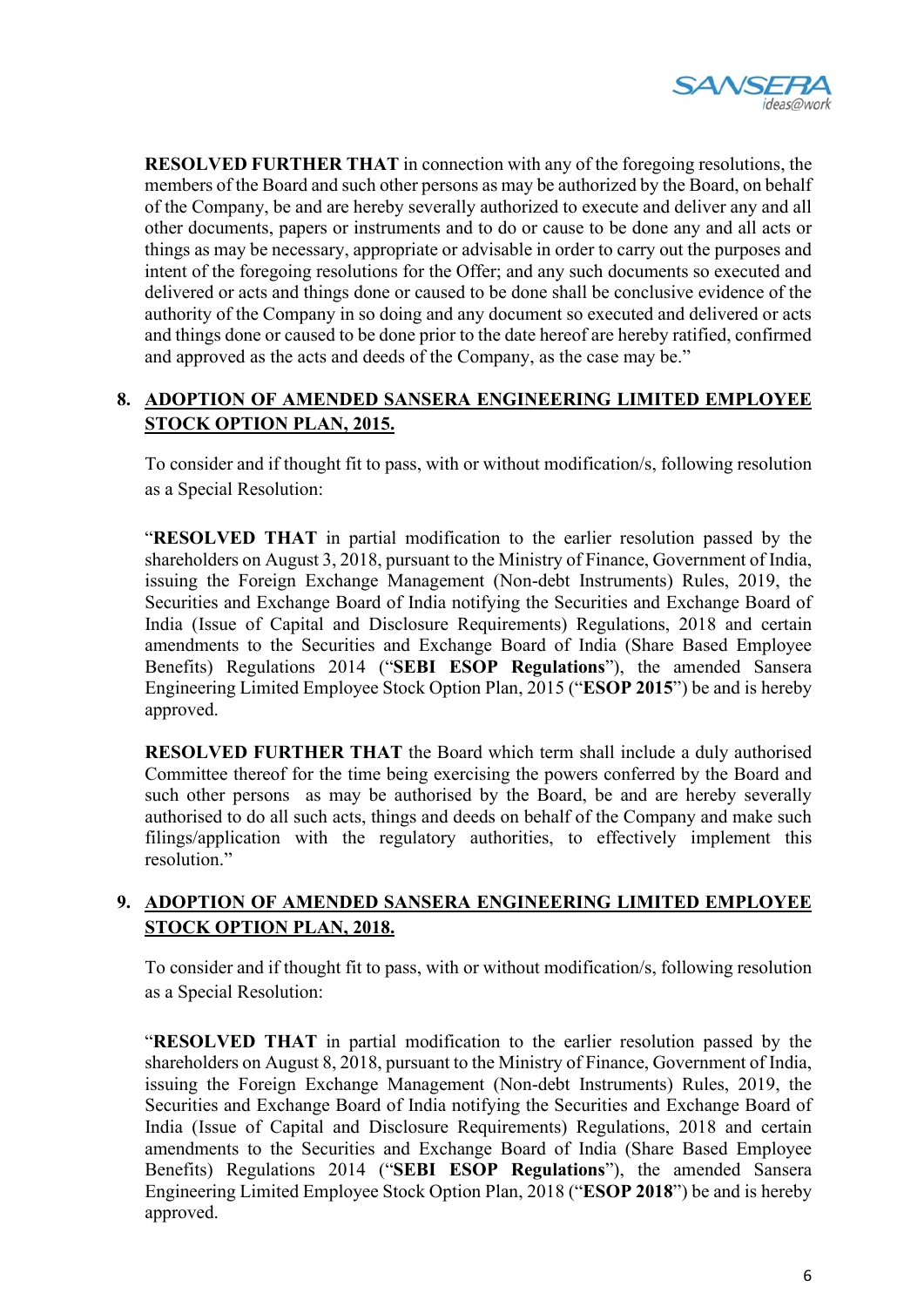

**RESOLVED FURTHER THAT** the Board which term shall include a duly authorised Committee thereof for the time being exercising the powers conferred by the Board and such other persons as may be authorised by the Board, be and are hereby severally authorised to do all such acts, things and deeds on behalf of the Company and make such filings/application with the regulatory authorities, to effectively implement this resolution."

#### **10. RATIFICATION OF REMUNERATION PAYABLE TO M/S. RAO, MURTHY AND ASSOCIATES, BENGALURU, COST AUDITORS OF THE COMPANY.**

To consider and if thought fit, to convey assent and dissent to the following Ordinary Resolution:

**"RESOLVED THAT** pursuant to the provisions of section 148 and all other applicable provisions, if any, of the Companies Act, 2013 and the Companies (Audit and Auditors) Rules, 2014 or any statutory modification or re-enactment thereof, M/s. Rao, Murthy and Associates, Bengaluru (having Firm Registration No. 000065), appointed as Cost Auditor by the Board of Directors of the Company to conduct an audit of the Cost Records of the Company for the financial year ending 31st March, 2022, be paid a remuneration not exceeding INR 300,000/- (Rupees Three Lakhs only) plus service tax as applicable and reimbursement of out of pocket expenses.in addition to reimbursement of out of pocket expenses and conveyance as recommended by the audit committee and approved by the Board of Directors of the Company.

**RESOLVED FURTHER** that the Board of Directors of the Company be and is hereby authorised to do all such acts, deeds and things as may be necessary for the purpose of giving effect to this resolution**".**

# **11. ADOPTION OF AMENDED ARTICLES OF ASSOCIATION**

To consider, and if thought fit, to pass, with or without modifications, the following resolution as a Special Resolution:

"**RESOLVED THAT** pursuant to the provisions of Section 14 of the Companies Act, 2013 and the rules made thereunder, each as amended, and other applicable provisions, if any, and in order to align the articles of association of the Company with the requirements of the stock exchanges where the Equity Shares of the Company are proposed to be listed and the Securities and Exchange Board of India (Listing Obligations and Disclosure Requirements) Regulations, 2015, as amended, the set of existing Articles of Association, as placed before the shareholders of the Company be and is hereby substituted with the amended set of Articles of Association placed before the shareholders of the Company and the same be approved and be adopted as the new Articles of Association of the Company, in total exclusion and substitution of the existing Articles of Association.

**RESOLVED FURTHER THAT** the board of directors including a Committee thereof if any, be and are hereby severally authorised to do all such acts, deeds, matters and things as may be required to be done to give effect to the above resolution including filing of necessary forms with the Registrar of Companies, Karnataka at Bangalore.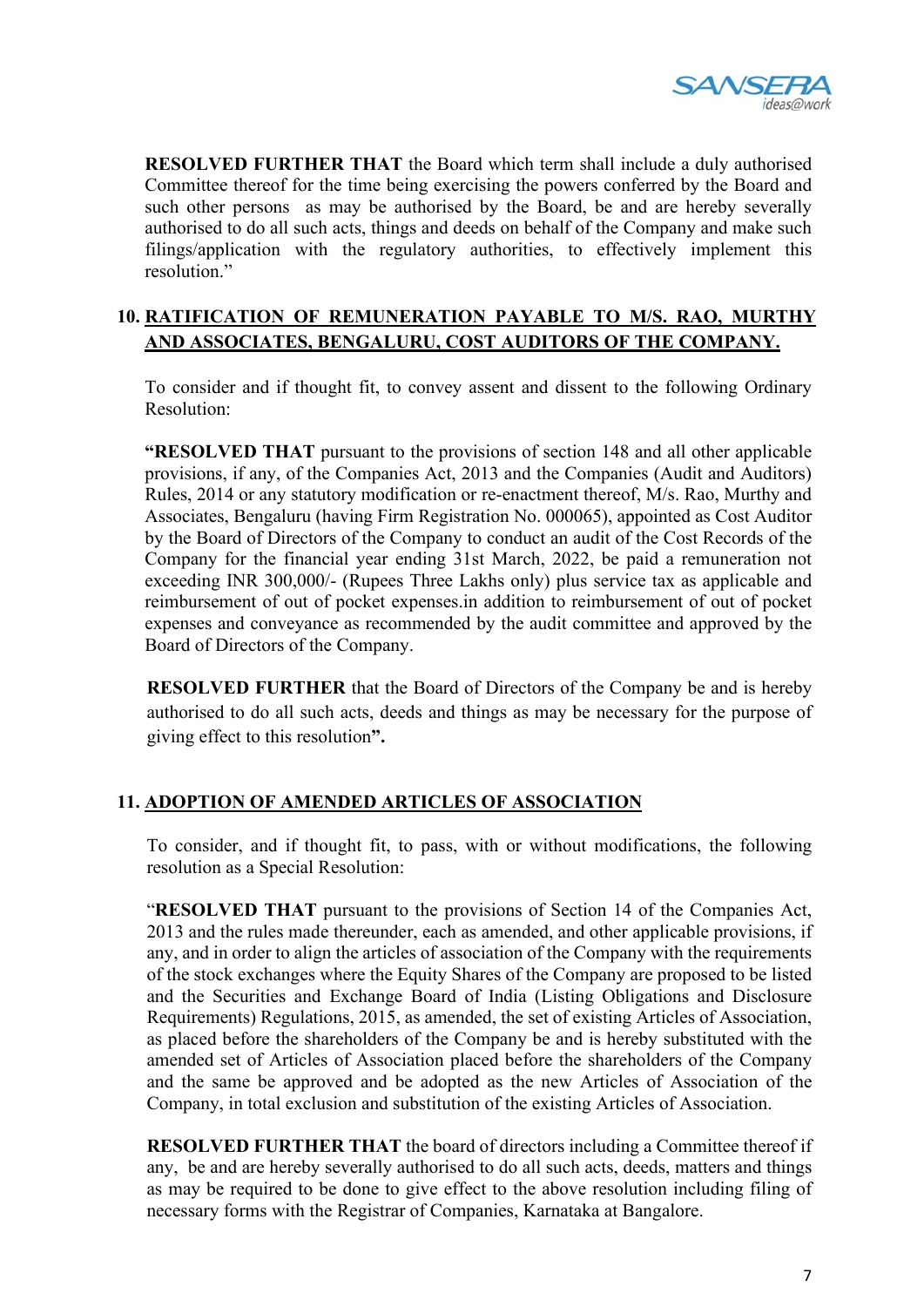

**RESOLVED FURTHER THAT** duly certified copies of the above resolutions be furnished to any government, statutory or regulatory authority as may be required from time to time."

By Order of the Board **Sansera Engineering Limited** 

**Rajesh Kumar Modi Company Secretary** Place: Bangalore **M.No. F5176** Date: May 31, 2021

#### **NOTES:**

- 1. **A MEMBER ENTITLED TO ATTEND AND VOTE AT THE MEETING IS ENTITLED TO APPOINT A PROXY TO ATTEND AND VOTE INSTEAD OF HIMSELF AND THE PROXY NEED NOT BE A MEMBER OF THE COMPANY. PROXIES, IN ORDER TO BE EFFECTIVE, MUST BE RECEIVED BY THE COMPANY AT ITS REGISTERED OFFICE NOT LESS THAN 48 HOURS BEFORE THE MEETING.**
- 2. A person can act as a proxy on behalf of members and not exceeding fifty and holding in the aggregate not more than ten percent of the total share capital of the Company carrying voting rights. A member holding more than ten percent of the total share capital of the Company carrying voting rights may appoint a single person as proxy and such person shall not act as a proxy for any other person or shareholder. MGT-11 is annexed herewith.
- 3. Members are also requested to confirm their E-mail ID, or otherwise notify changes in the email ID, if there is any to which the Company could forward all communications, notices and copies of accounts.
- 4. Members/Proxies are requested to fill in and sign attendance slip for attending the Meeting.
- 5. Corporate Members are requested to send duly certified true copies of Board Resolution, pursuant to Section 113 of the Companies Act, 2013 authorizing their representative to attend and vote the Annual General Meeting.
- 6. Route map of the venue is attached.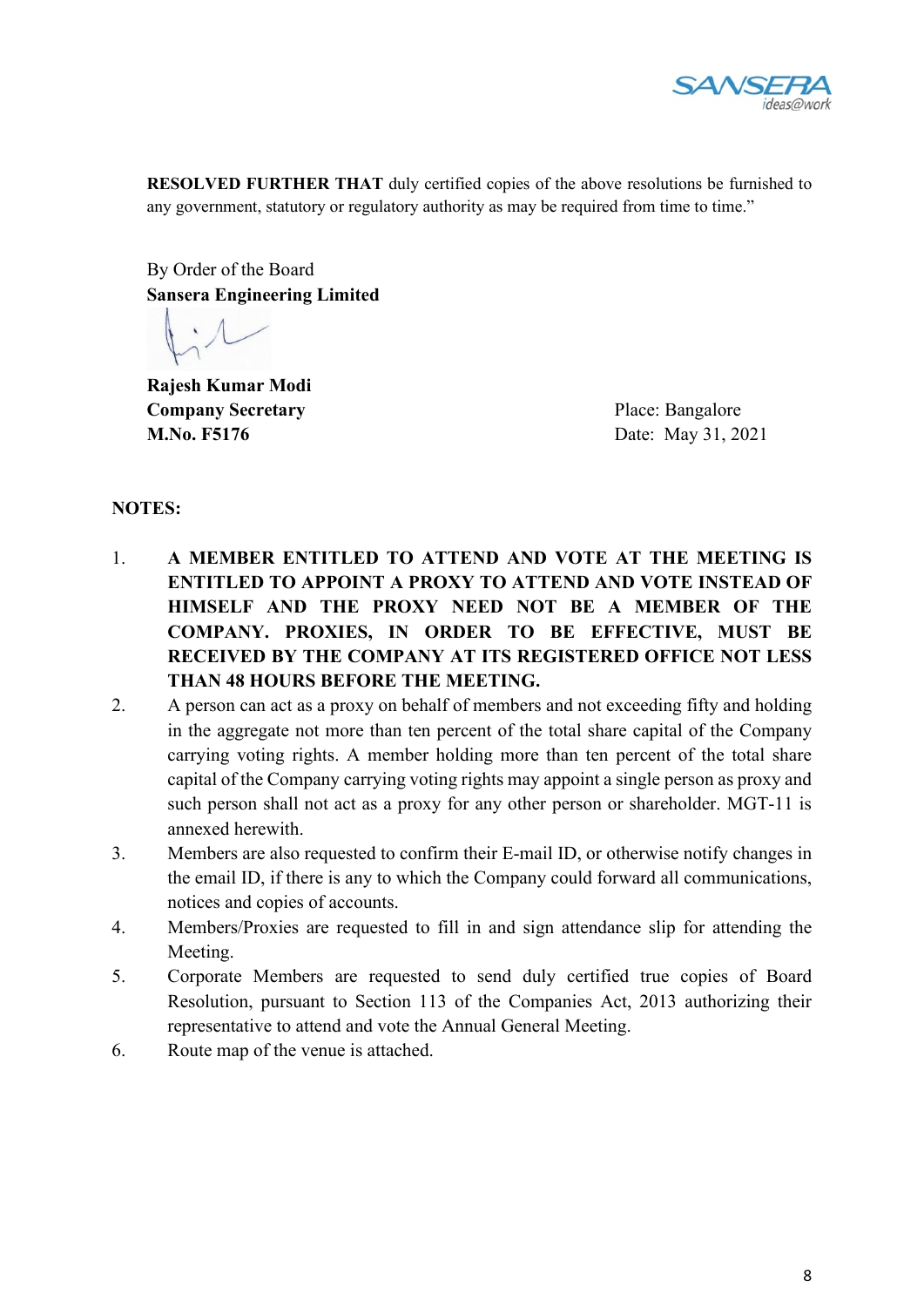

# **EXPLANATORY STATEMENT PURSUANT TO SECTION 102 OF THE COMPANIES ACT, 2013, IN RESPECT OF ITEM NOS 3 TO 11 ARE GIVEN BELOW AND THE SAME FORMING PART OF THE NOTICE.**

# **ITEM NO. 3: RE-APPOINTMENT OF MRS. REVATHY ASHOK AS AN INDEPENDENT DIRECTOR**

The shareholders of the Company had appointed Mrs. Revathy Ashok as an Independent Director of the Company in the meeting of shareholders of the Company held on July 28, 2018 for a period of three years with effect from July 28, 2018. Her present tenure of appointment is ending on 27th July 2021. The Board of Directors of the Company upon recommendation of the Nomination and Remuneration Committee in their meeting held on March 18, 2021 has recommended re-appointment of Mrs. Revathy Ashok (DIN: 00057539) as an Independent Director for a further period of five (5) consecutive years with effect from July 28, 2021 subject to approval of the shareholders of the Company.

The Directors or any of the key managerial personnel of the Company or any relatives of the Directors or key managerial personnel of the Company are not in any way concerned or interested in the resolutions to the extent of their proposed appointment as directors.

The Board recommends Item no. 3 forming part of the Notice for your approval by way of a Special Resolution.

Mrs. Revathy Ashok meets the criteria of independence as prescribed under Section 149(6) of Companies Act, 2013 read with rule 5 of Companies (Appointment and Qualifications of Directors), 2014 and Regulation 16(1)(b) of SEBI Listing Regulations and she is eligible for re-appointment as an Independent Director of the Company.

She is not disqualified from being appointed as an Independent Director in terms of Section 164 of Companies Act, 2013. Further, she is not debarred from holding the office of director by virtue of any SEBI order or any other such authority.

#### **Detailed Profile**

Pursuant to Secretarial Standard-2 issued by ICSI and Regulation 36 of SEBI Listing Regulations, a brief profile of Mrs. Revathy Ashok and other information pertaining to her appointment are given below:

| Name of the Director  | Mrs. Revathy Ashok                |
|-----------------------|-----------------------------------|
| <b>DIN</b>            | 00057539                          |
| Date of Birth and Age | $16$ -Jan-1959 (approx. 63 years) |
| Nationality           | Indian                            |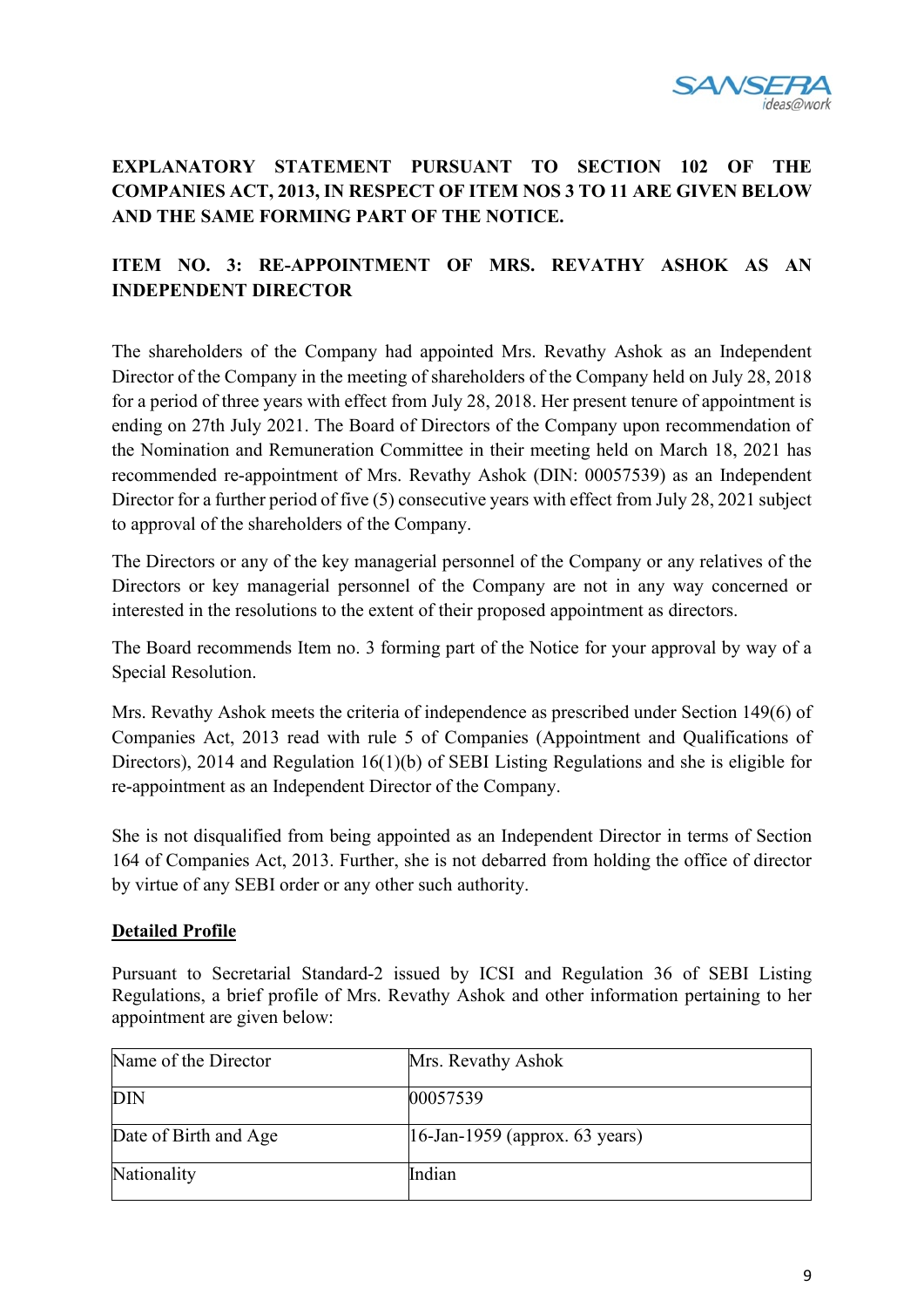

| Date of First Appointment on the       | 28-July-2018                                                                          |
|----------------------------------------|---------------------------------------------------------------------------------------|
| Board                                  |                                                                                       |
| Expertise in specific functional area  | Finance, Accounting and Taxation                                                      |
| Brief Resume, Qualification,           | PGDBM from IIM, Bangalore. Mrs. Revathy has an                                        |
| Experience and Nature of Expertise in  | experience in the field of finance, and she was the                                   |
| specific functional areas              | chief financial officer of Syntel Inc and the Managing                                |
|                                        | Director, Head - Finance of Tishman Speyer India                                      |
|                                        | Private Limited.                                                                      |
|                                        | No. of Board Meetings attended during $\beta$ meetings in the financial year 2020-21. |
| the year as a Director                 |                                                                                       |
| Directorships held in Listed           | Astrazeneca Pharma India Limited, Welspun Corp                                        |
| Companies                              | Limited, ADC India Communications Limited, Quess                                      |
|                                        | Corp Limited,                                                                         |
| Memberships / Chairmanships of         | Membership: Stakeholders Relationship Committee                                       |
| Committees of other Boards             | of ADC India Communications Limited;                                                  |
|                                        | Stakeholders Relationship Committee of Quess Corp                                     |
|                                        | Limited; Audit Committee of Quess Corp Limited;                                       |
|                                        | Stakeholders Relationship Committee of Astrazeneca<br>Pharma India Limited;           |
|                                        | Chairperson: Audit Committee of ADC India                                             |
|                                        | Communications Limited; Astrazeneca Pharma India                                      |
|                                        | Limited; Microland Limited and Shell MRPL                                             |
|                                        | <b>Aviation Fuels and Services Limited.</b>                                           |
| Number of Shares held in the           | Nil                                                                                   |
| Company                                |                                                                                       |
| Remuneration last drawn excluding      | Fixed Commission: Rs.6.00 Lakhs for the financial                                     |
| sitting fees                           | year 2020-21.                                                                         |
| Relationships between Directors inter- | Nil                                                                                   |
| se                                     |                                                                                       |
| Occupation                             | Management Consultants.                                                               |

The Board recommends the passing of the Resolution at Item No.3 as a Special Resolution.

Except Mrs. Revathy Ashok, none of the Directors or Key Managerial Personnel or their relatives is concern or interested in the proposed resolution.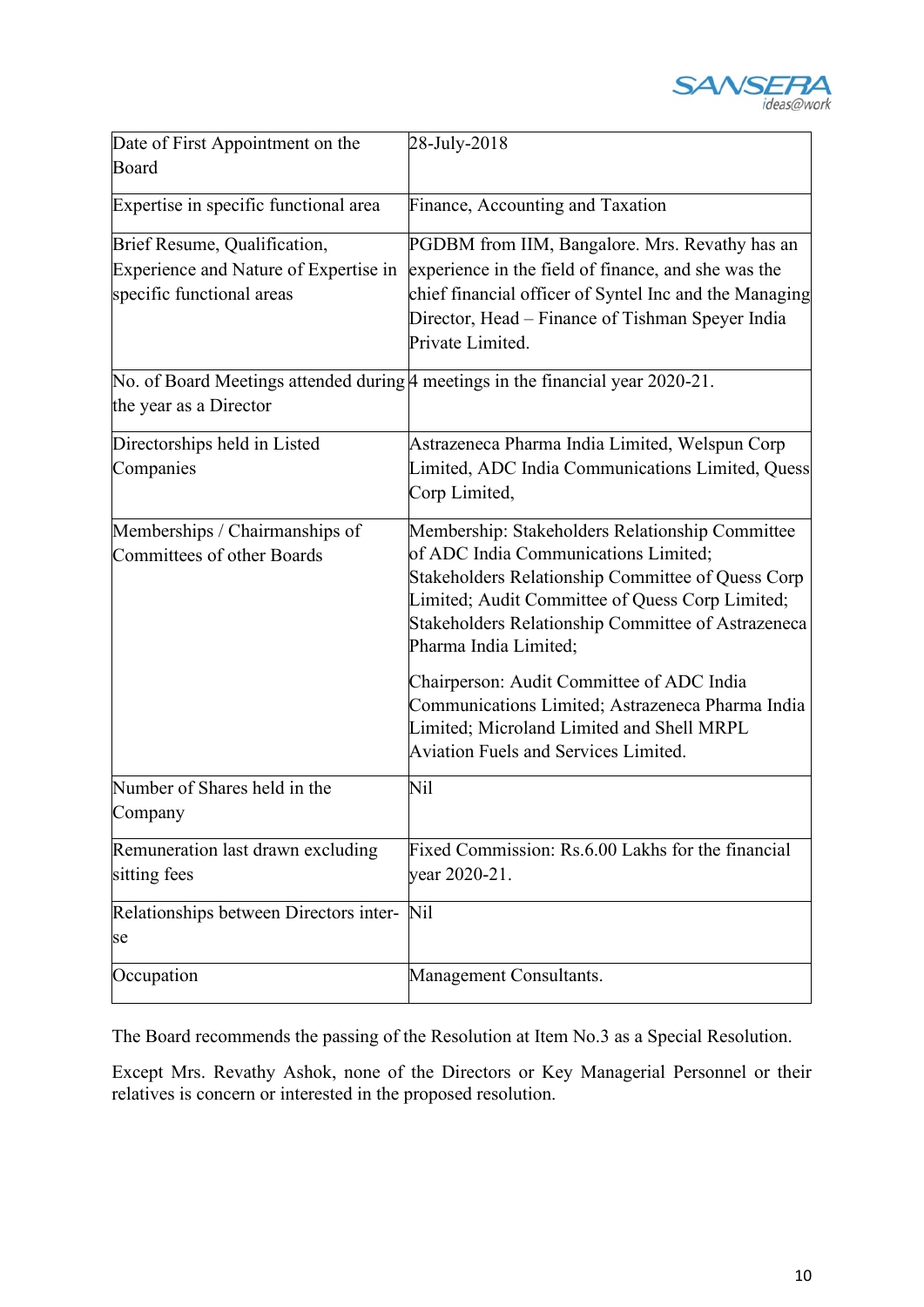

# **ITEM NO. 4: RE-APPOINTMENT OF MR. MUTHUSWAMI LAKSHMINARAYAN AS AN INDEPENDENT DIRECTOR**

The shareholders of the Company had appointed Mr. Muthuswami Lakshminarayan DIN: 00064750 as an Independent Director of the Company in the meeting of shareholders of the Company held on July 28, 2018 for a period of three years with effect from July 28, 2018. His present tenure of appointment is ending on 27th July 2021. The Board of Directors of the Company upon recommendation of the Nomination and Remuneration Committee in their meeting held on March 18, 2021 has recommended re-appointment of Mr. Muthuswami Lakshminarayan DIN: 00064750 as an Independent Director for a further period of five (5) consecutive years with effect from July 28, 2021 subject to approval of the shareholders of the Company.

Additionally, in terms of Regulation 17(1A) of the Securities Exchange Board of India (Listing Obligations and Disclosure Requirements) Regulations, 2015, as amended, which will be applicable on the Company from the date when the equity shares of the Company are listed on the stock exchanges, any director who has attained the age of 75, may continue to hold such post or be appointed to such post only upon approval by the shareholders of the company by passing a special resolution. Mr. Muthuswamy Lakshminarayan, who is presently 74 years will be turning 75 on September 6, 2021. The Company wishes to retain Mr. Muthuswamy Lakshminarayan as a Non-Executive Independent Director for a second term of 5 years (inspite of his age close to 75 years) in light of his vast knowledge and enrich experience which has contributed immensely to the growth of the Company.

The Directors or any of the key managerial personnel of the Company or any relatives of the Directors or key managerial personnel of the Company are not in any way concerned or interested in the resolutions to the extent of their proposed appointment as directors.

The Board recommends Item no. 4 forming part of the Notice for your approval by way of a Special Resolution.

Mr. Muthuswami Lakshminarayan DIN: 00064750 meets the criteria of independence as prescribed under Section 149(6) of Companies Act, 2013 read with rule 5 of Companies (Appointment and Qualifications of Directors), 2014 and Regulation 16(1)(b) of SEBI Listing Regulations and he is eligible for re-appointment as an Independent Director of the Company.

He is not disqualified from being appointed as an Independent Director in terms of Section 164 of Companies Act, 2013. Further, he is not debarred from holding the office of director by virtue of any SEBI order or any other such authority.

# **Detailed Profile**

Pursuant to Secretarial Standard-2 issued by ICSI and Regulation 36 of SEBI Listing Regulations, a brief profile of Mr. Muthuswami Lakshminarayan DIN: 00064750 and other information pertaining to his re- appointment are given below: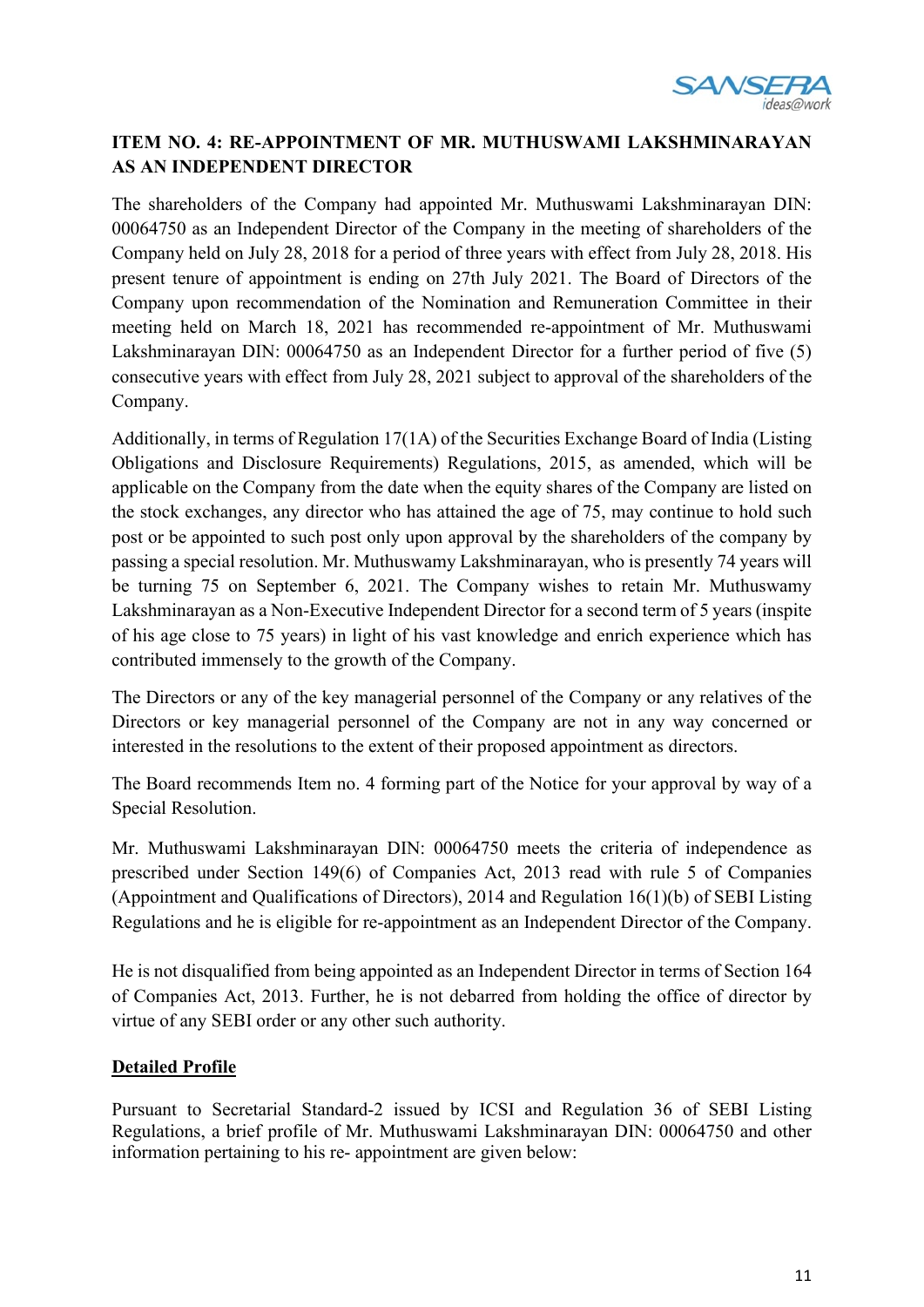

| Name of the Director                                                                               | Mr. Muthuswami Lakshminarayan                                                                                                                                                                                                                                                                                                                                                                                                           |  |
|----------------------------------------------------------------------------------------------------|-----------------------------------------------------------------------------------------------------------------------------------------------------------------------------------------------------------------------------------------------------------------------------------------------------------------------------------------------------------------------------------------------------------------------------------------|--|
| $\overline{\rm DIN}$                                                                               | 00064750                                                                                                                                                                                                                                                                                                                                                                                                                                |  |
| Date of Birth and Age                                                                              | 07-Sep- 1946 (approx. 74 years)                                                                                                                                                                                                                                                                                                                                                                                                         |  |
| Nationality                                                                                        | Indian                                                                                                                                                                                                                                                                                                                                                                                                                                  |  |
| Date of First Appointment on the<br>Board                                                          | 28-July-2018                                                                                                                                                                                                                                                                                                                                                                                                                            |  |
| Expertise in specific functional area                                                              | Finance, Management Consultants etc                                                                                                                                                                                                                                                                                                                                                                                                     |  |
| Brief Resume, Qualification,<br>Experience and Nature of Expertise in<br>specific functional areas | Mr. Muthuswami Lakshminarayan holds a master's<br>degree in technology from Indian Institute of<br>Technology, Bombay. He spent over 22 years at<br>Bosch. He retired after serving on the board of Bosch<br>Limited as a Managing Director for nine years. He<br>spent over eight years at Harman International (India)<br>Private Limited in the capacities of Managing<br>Director, Country Manager, India and Advisory<br>Chairman. |  |
|                                                                                                    | He chairs the Board of Directors of WABCO (India)<br>Itd, TVS Automotive Solutions Pvt Ltd., and is an<br>Independent Director with TVS Electronics Ltd.,<br>Kirloskar Oil Engines Ltd., Wendt(India)Ltd., ASM<br>Technologies Ltd., Brose Automotive (India) Pvt Ltd.,<br>Kostal (India) Private Limited; and Advisor to Board<br>of Directors of ZF Germany.                                                                          |  |
| the year as a Director                                                                             | No. of Board Meetings attended during $\beta$ meetings in the financial year 2020-21                                                                                                                                                                                                                                                                                                                                                    |  |
| Directorships held in Listed<br>Companies                                                          | Kirloskar Oil Engines Limited, Suprajit Engineering<br>Limited, TVS Electronics Limited, Wabco India<br>Limited, Wendt India Limited and ASM Technologies<br>Limited.                                                                                                                                                                                                                                                                   |  |
| Memberships / Chairmanships of<br>Committees of other Boards                                       | Member: a) Audit Committee of WABCO India<br>Limited;                                                                                                                                                                                                                                                                                                                                                                                   |  |
|                                                                                                    | b) Audit Committee of ASM Technologies Limited;<br>c) Audit Committee of Wendt (India) Limited;                                                                                                                                                                                                                                                                                                                                         |  |
|                                                                                                    |                                                                                                                                                                                                                                                                                                                                                                                                                                         |  |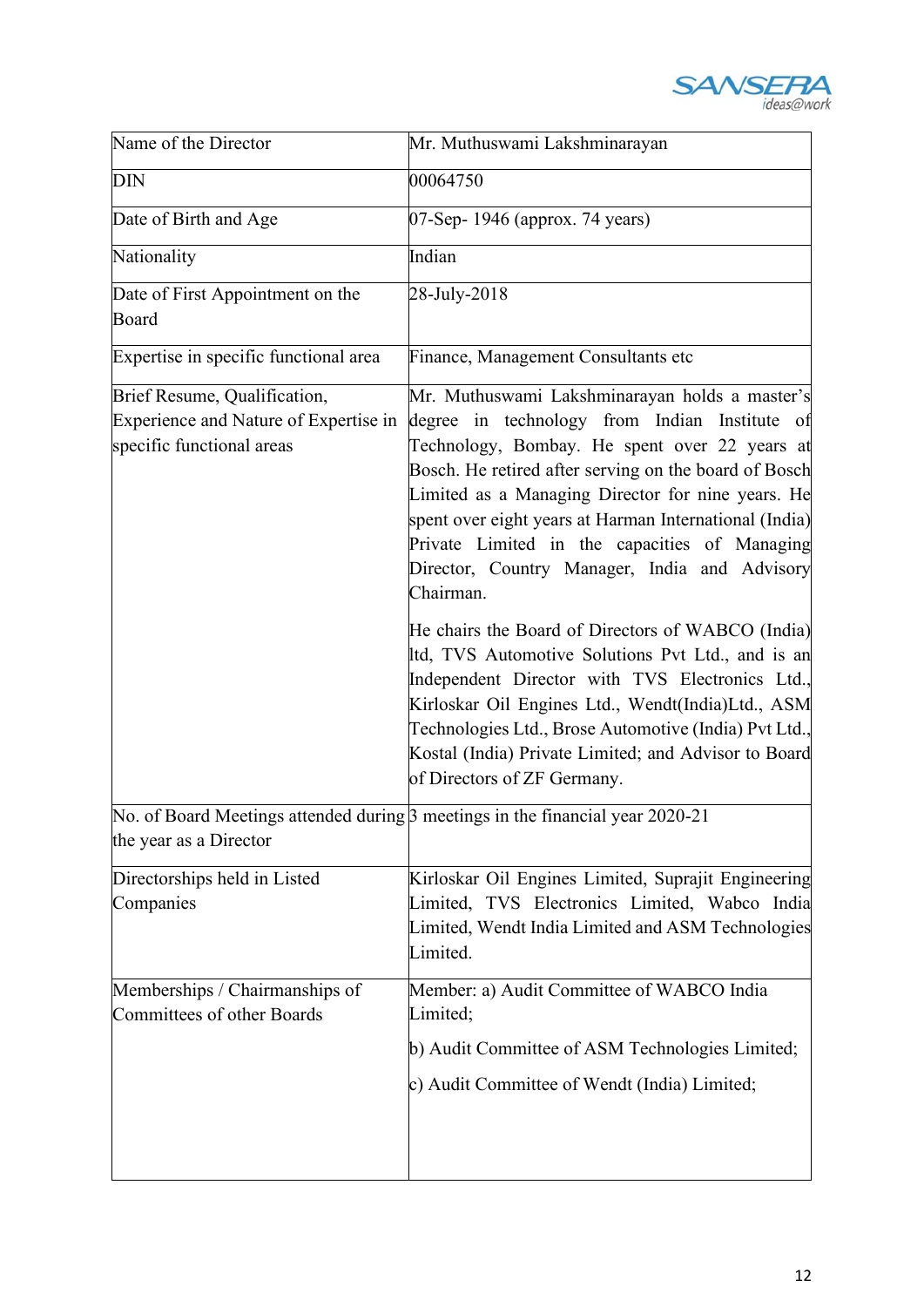

|                                            | Chairman: a) Stakeholders Relationship Committee<br>of WABCO India Limited |
|--------------------------------------------|----------------------------------------------------------------------------|
|                                            | b) Audit Committee of TVS Electronics Limited                              |
|                                            | c) Audit Committee of Kirloskar Oil Engines Limited                        |
|                                            |                                                                            |
| Number of shares held in the Company Nil   |                                                                            |
| Remuneration last drawn (excluding)        | Fixed Commission: Rs.6.00 Lakhs for the financial                          |
| sitting fees)                              | year 2020-21.                                                              |
| Relationships between Directors inter- Nil |                                                                            |
| se                                         |                                                                            |
| Occupation                                 | <b>Advisors/Consultants</b>                                                |

The Board recommends the passing of the Resolution at Item No.4 as a Special Resolution.

Except Mr. Muthuswami Lakshminarayan, none of the Directors or Key Managerial Personnel or their relatives is concern or interested in the proposed resolution.

# **ITEM NO.5: RE-APPOINTMENT OF MR. SYLVAIN BILAINE AS AN INDEPENDENT DIRECTOR**

The shareholders of the Company had appointed Mr. Sylvain Bilaine (DIN:00128817) as an Independent Director of the Company in the meeting of shareholders of the Company held on July 28, 2018 for a period of three years with effect from July 28, 2018. His present tenure of appointment is ending on 27th July 2021. The Board of Directors of the Company upon recommendation of the Nomination and Remuneration Committee in their meeting held on March 18, 2021 has recommended re-appointment of Mr. Sylvain Bilaine (DIN:00128817) as an Independent Director for a further period of ONE (1) year with effect from July 28, 2021 subject to approval of the shareholders of the Company.

The Directors or any of the key managerial personnel of the Company or any relatives of the Directors or key managerial personnel of the Company are not in any way concerned or interested in the resolutions to the extent of their proposed appointment as directors.

The Board recommends Item no. 5 forming part of the Notice for your approval by way of a Special Resolution.

Mr. Sylvain Bilaine (DIN:00128817) meets the criteria of independence as prescribed under Section 149(6) of Companies Act, 2013 read with rule 5 of Companies (Appointment and Qualifications of Directors), 2014 and Regulation 16(1)(b) of SEBI Listing Regulations and he is eligible for re-appointment as an Independent Director of the Company.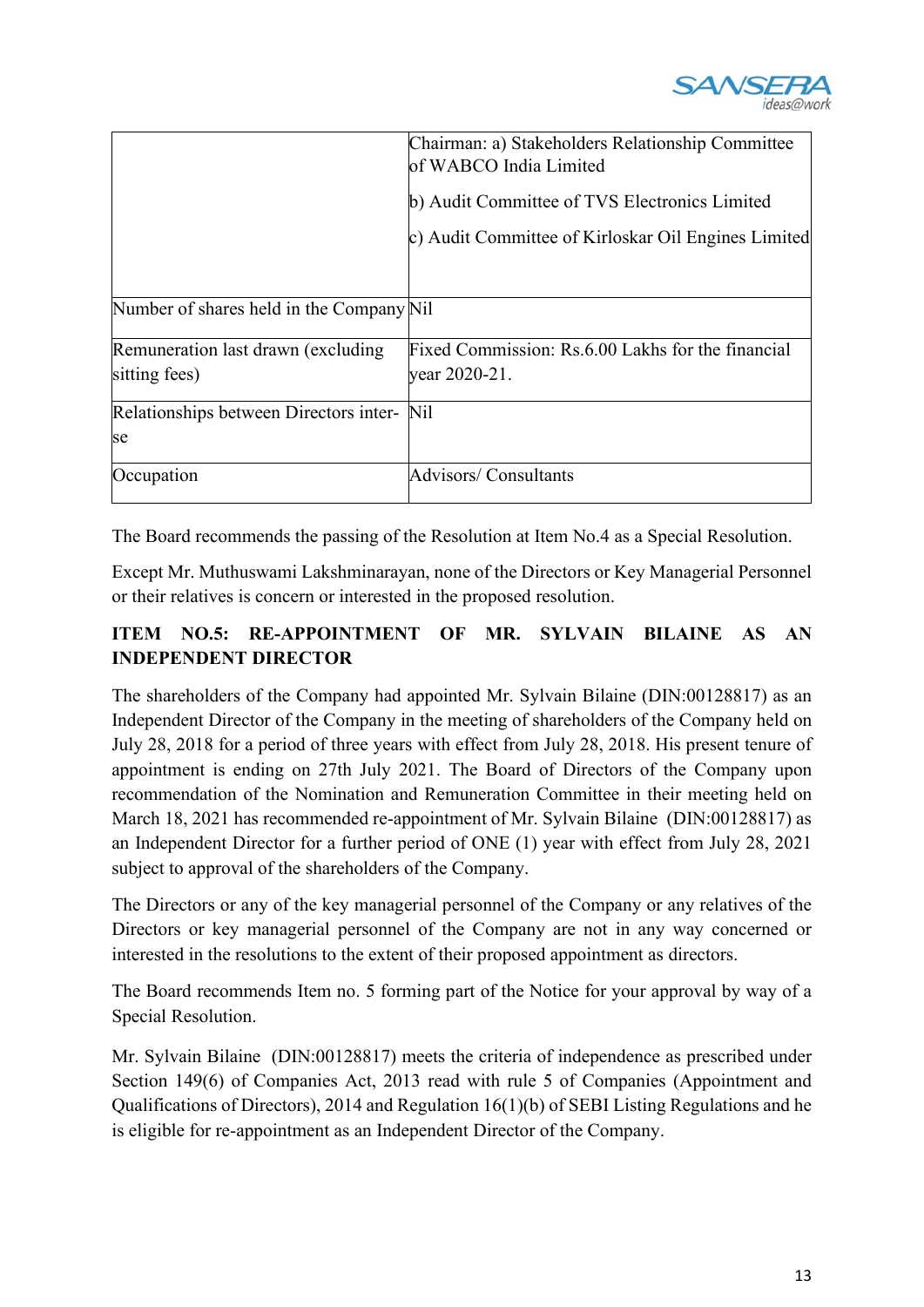

He is not disqualified from being appointed as an Independent Director in terms of Section 164 of Companies Act, 2013. Further, he is not debarred from holding the office of director by virtue of any SEBI order or any other such authority.

#### **Detailed Profile**

Pursuant to Secretarial Standard-2 issued by ICSI and Regulation 36 of SEBI Listing Regulations, a brief profile of Mr. Sylvain Bilaine (DIN:00128817) and other information pertaining to his re- appointment are given below:

| Name of the Director                                                                               | Mr. Sylvain Bilaine                                                                                                                                                                                                                                                                                                                                                                                                                                                                                                                                                                   |  |
|----------------------------------------------------------------------------------------------------|---------------------------------------------------------------------------------------------------------------------------------------------------------------------------------------------------------------------------------------------------------------------------------------------------------------------------------------------------------------------------------------------------------------------------------------------------------------------------------------------------------------------------------------------------------------------------------------|--|
| <b>DIN</b>                                                                                         | 00128817                                                                                                                                                                                                                                                                                                                                                                                                                                                                                                                                                                              |  |
| Date of Birth and Age                                                                              | 13-April-1954 (approx. 67 years)                                                                                                                                                                                                                                                                                                                                                                                                                                                                                                                                                      |  |
| Nationality                                                                                        | French                                                                                                                                                                                                                                                                                                                                                                                                                                                                                                                                                                                |  |
| Date of First Appointment on the<br>Board                                                          | 28-July-2018                                                                                                                                                                                                                                                                                                                                                                                                                                                                                                                                                                          |  |
| Expertise in specific functional area                                                              | Consultants, Advisors and Strategic decision makers.                                                                                                                                                                                                                                                                                                                                                                                                                                                                                                                                  |  |
| Brief Resume, Qualification,<br>Experience and Nature of Expertise in<br>specific functional areas | Mr. Sylvain holds an engineering degree in electro<br>chemistry and electro metallurgy from the National<br>Higher College, Polytechnic National Institute of<br>Grenoble. He has also successfully completed the<br>program for executive development from the<br>International Institute for Management Development<br>in Lausanne, Switzerland. He has previously worked<br>at Renault for 26 years. Later, he founded and<br>managed SY. B Consulting a limited liability company<br>involved in the business of management consulting<br>and international business development. |  |
| the year as a Director                                                                             | No. of Board Meetings attended during 4 meetings in the financial year 2020-21                                                                                                                                                                                                                                                                                                                                                                                                                                                                                                        |  |
| Directorships held in Listed<br>Companies                                                          | Nil                                                                                                                                                                                                                                                                                                                                                                                                                                                                                                                                                                                   |  |
| Number of shares held in the Company Nil                                                           |                                                                                                                                                                                                                                                                                                                                                                                                                                                                                                                                                                                       |  |
| Memberships / Chairmanships of<br>Committees of other Boards                                       | Nil                                                                                                                                                                                                                                                                                                                                                                                                                                                                                                                                                                                   |  |
| Remuneration last drawn excluding<br>sitting fees                                                  | Fixed Commission: Rs.5.30 Lakhs for the financial<br>year 2020-21 (paid in FY 2021-22).                                                                                                                                                                                                                                                                                                                                                                                                                                                                                               |  |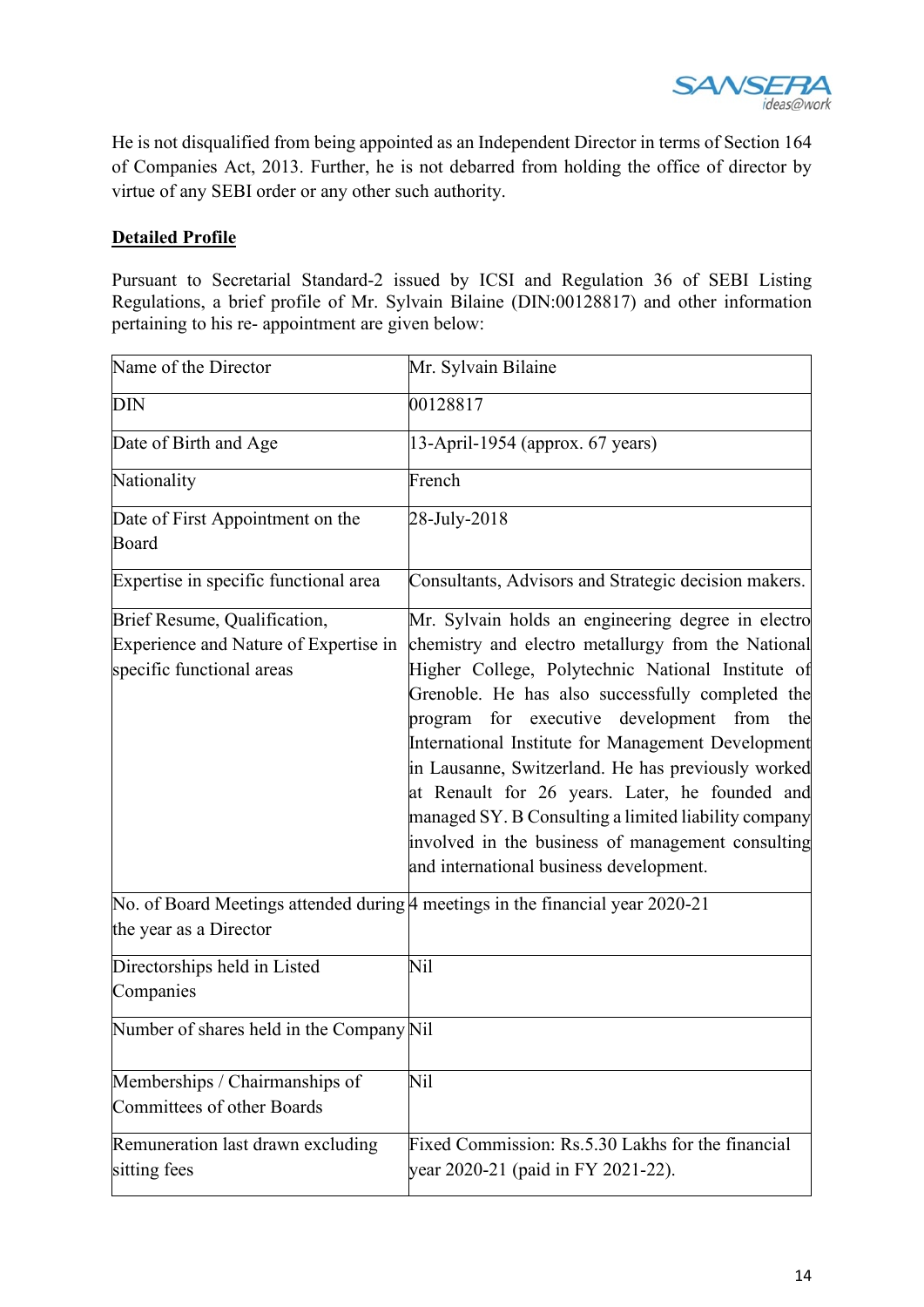

| Relationships between Directors inter- Nil |            |
|--------------------------------------------|------------|
| se                                         |            |
| Occupation                                 | Consultant |

The Board recommends the passing of the Resolution at Item No.5 as a Special Resolution.

Except Mr. Sylvain Bilaine, none of the Directors or Key Managerial Personnel or their relatives is concern or interested in the proposed resolution.

# **ITEM NO. 6: AMENDMENT TO THE TERMS OF APPOINTMENT OF MR. FATHERAJ SINGHVI**

The Company intends to list its equity shares on one or more stock exchanges to enable the shareholders to have a formal market place for dealing with the equity shares of the Company. Once the equity shares of the Company are listed on the stock exchanges, provisions of the Securities Exchange Board of India (Listing Obligations and Disclosure Requirements) Regulations, 2015, as amended ("**SEBI Listing Regulations**") will be applicable on the Company.

Mr. Fatheraj Singhvi has been appointed as the Joint Managing Director for a term of five years with effect from August 6, 2019 not liable to retire by rotation pursuant to board resolution dated August 6, 2019 and shareholder's resolution dated  $27<sup>th</sup>$  Sep 2019.

In order to be compliant with the provisions of the SEBI Listing Regulations and the Companies Act, 2013, Mr. Fatheraj Singhvi is now proposed to retire by rotation with effect from 18th March 2021 with all other terms and conditions of his appointment remaining unchanged as per resolution approved by the shareholders on  $27<sup>th</sup>$  September 2019.

The Board recommends the passing of the Resolution at Item No.6 as a Special Resolution.

.

Except Mr. Fatheraj Singhvi, none of the Directors or Key Managerial Personnel or their relatives is concern or interested in the proposed resolution.

# **ITEM NO. 7: OFFER OF EQUITY SHARES OF THE COMPANY IN AN OFFER FOR SALE BY THE SELLING SHAREHOLDERS IN THE INITIAL PUBLIC OFFER OF THE COMPANY**

The Company intends to list its equity shares on one or more stock exchanges to enable the shareholders to have a formal market place for dealing with the equity shares of the Company. For this purpose, it is intended to undertake an initial public offering of the equity shares of face value of ₹2 each (the "**Equity Shares**") of the Company (the "**Offer**"). (i) CVCIGP II Client Ebene Limited and CVCIGP II Employee Ebene Limited (collectively, the "**Investor Selling Shareholders**"), and (ii) Fatheraj Singhvi, Lalita Singhvi; Praveen Singhvi, Lata Singhvi; Jayaraj Singhvi; Tara Singhvi; Indira Singhvi; S Sekhar Vasan; Unni Rajagopal K and D Devaraj (collectively, the "**Other Selling Shareholders**" together with the Investor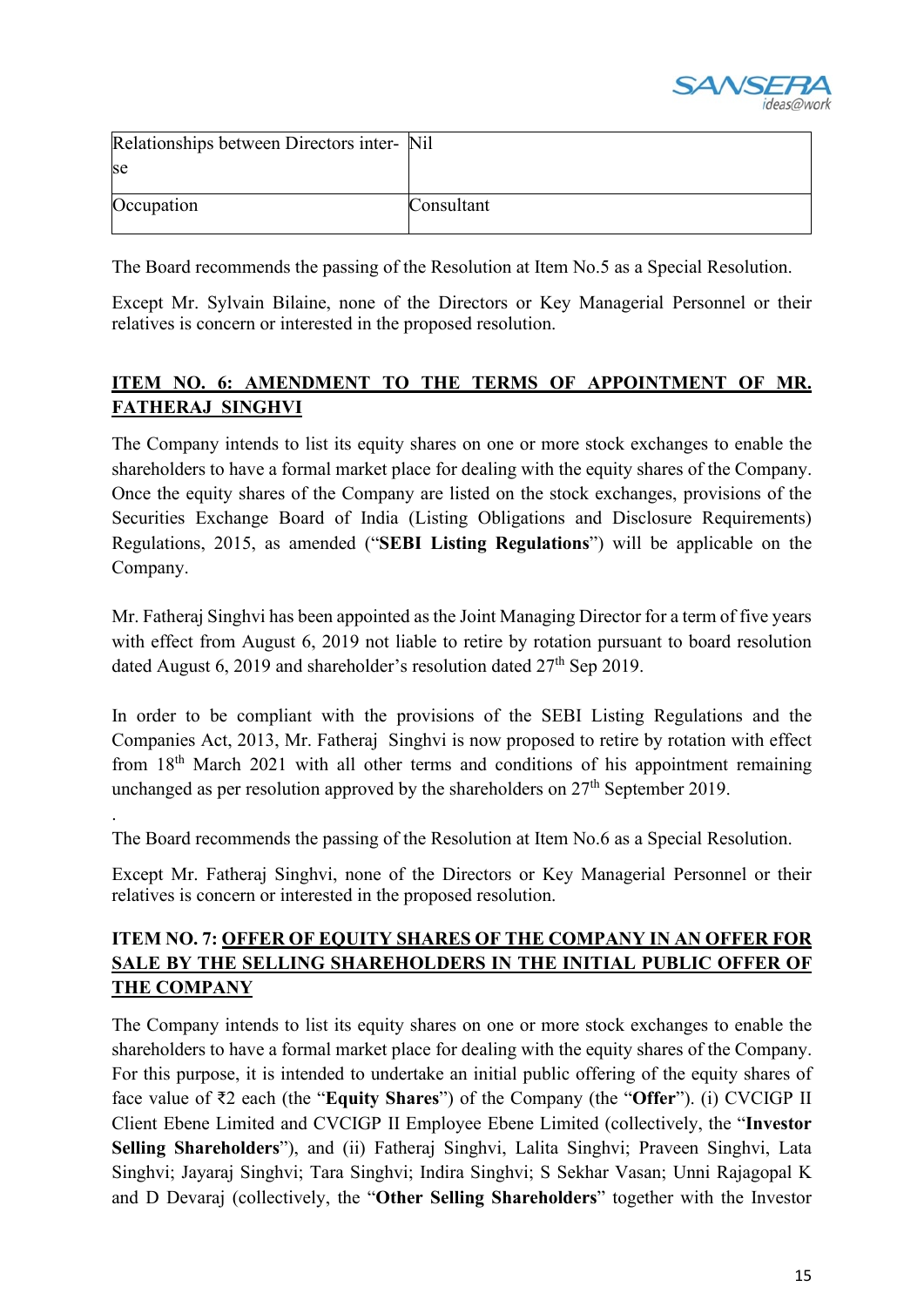

Selling Shareholders, the "**Selling Shareholders**") intend to offer certain Equity Shares in the Offer. The Company intends to undertake the Offer and list its Equity Shares at an opportune time in consultation with the book running lead managers and the Selling Shareholders and other advisors and subject to applicable regulatory approvals.

The Equity Shares held by the Lalita Singhvi, Praveen Singhvi, Lata Singhvi, Jayaraj Singhvi, Tara Singhvi and Indira Singhvi (collectively, the "**Singhvi Selling Shareholders**") are held by Mr. Fatheraj Singhvi as a trustee for the benefit of the Singhvi Selling Shareholders.

The Equity Shares are proposed to be listed on the BSE Limited, the National Stock Exchange of India Limited and any other stock exchange as determined by the Board at its absolute discretion (together, the "**Stock Exchanges**") and the Company will be required to enter into listing agreements with each of the Stock Exchanges.

The Board has in its meeting held on March 18, 2021 approved the Offer, subject to applicable provisions of the law and the approval of the members of the Company.

The Company will not make an offer of Equity Shares to any of the promoters, the promoter group, subsidiaries or associates of the Company in the Offer. However, the Directors or the key managerial personnel may apply for the Equity Shares in the various categories under the Offer in accordance with the SEBI Regulations.

No change in control of the Company or its management is intended or expected pursuant to the Offer.

None of the Directors, key managerial personnel, managers of the Company or the relatives of the aforementioned persons are interested in the said resolution, except to the extent of equity shares being sold by them as part of the offer for sale in the Offer.

The Board recommends the resolutions in Item No.7 of the Notice for your approval as a special resolution. Accordingly, approval of the members of the Company is sought to authorize the Offer and all matters related thereto under the applicable provisions of the Companies Act, 2013, as amended.

# **ITEM NO. 8 AND 9: ADOPTION OF AMENDED SANSERA ENGINEERING LIMITED EMPLOYEE STOCK OPTION PLAN, 2015 AND EMPLOYEE STOCK OPTION PLAN, 2018.**

The Securities and Exchange Board of India ("**SEBI**") issued the SEBI (Issue of Capital and Disclosure Requirements) Regulations, 2018 ("**SEBI ICDR Regulations**") in supersession of the SEBI (Issue of Capital and Disclosure Requirements) Regulations, 2009, the Ministry of Finance, Government of India, issued the Foreign Exchange Management (Non-debt Instruments) Rules, 2019 ("**FEMA Non-Debt Instrument Rules**") in supersession of the Foreign Exchange Management (Transfer of Issue of Security by a Person Resident outside India) Regulations, 2017 and certain amendments were notified to the SEBI (Share Based Employee Benefits) Regulations 2014.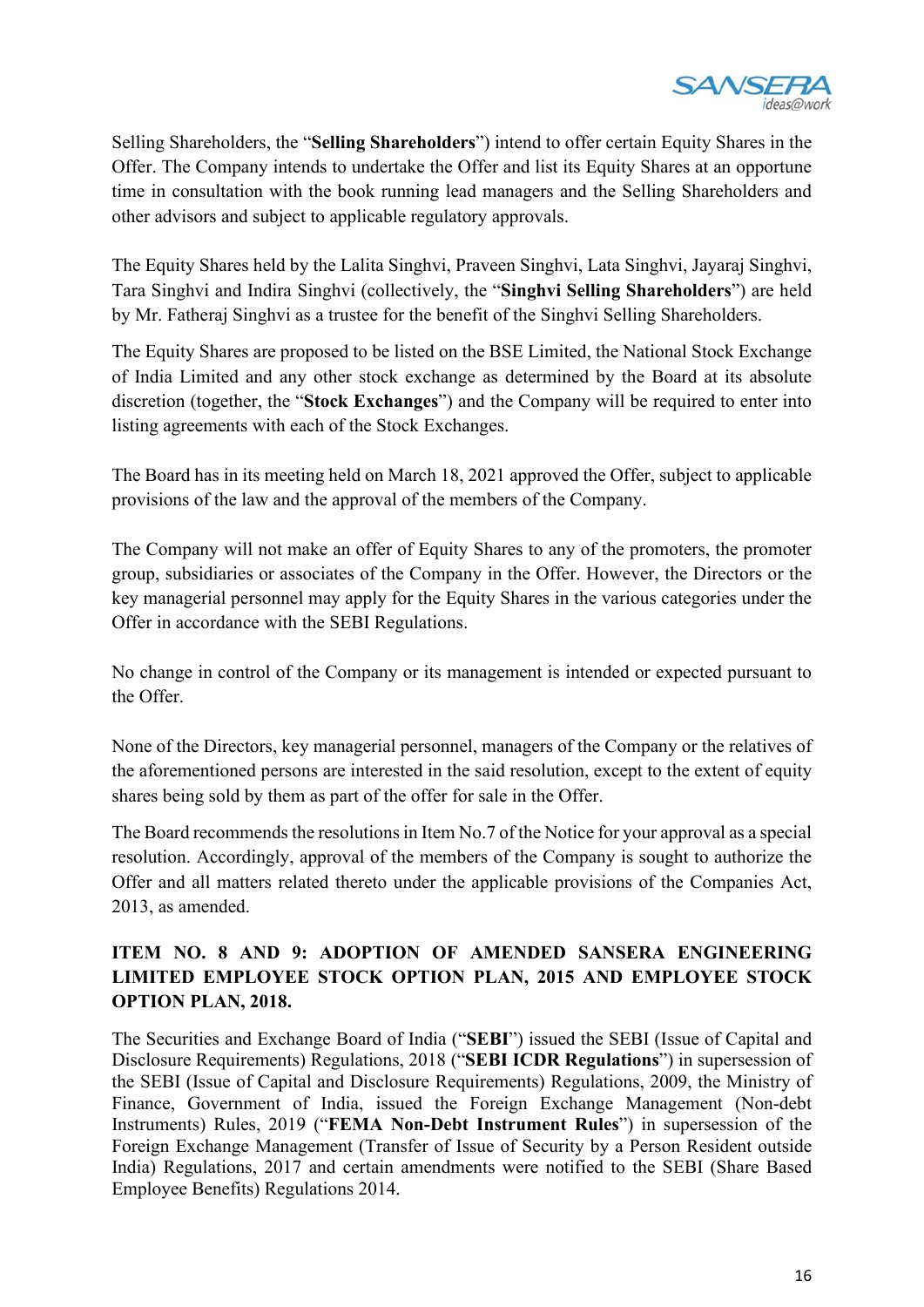

In light of the above, the Board, on recommendation of the Nomination & Remuneration Committee, has decided to make certain amendments to the current Sansera Engineering Limited Employee Stock Option Plan, 2015 ("**ESOP 2015**") and the Sansera Engineering Limited Employee Stock Option Plan, 2018 ("**ESOP 2018**").

Further, the Board has recommended that the ESOP 2015 and ESOP 2018 be amended to provide that if any Option granted under the ESOP 2015 and ESOP 2018 surrendered, lapses, expires, is forfeited or cancelled or becomes un-exercisable due to any reason, under any provision of the Plan, such Option shall be added back to the Options available for further grants under the respective schemes.

The amendments made are not detrimental to the interests of the employees of the Company or the option holders.

The Board recommends the resolutions set out at Item No. 8 and 9 of the accompanying notice for your approval

None of the Directors or Key Managerial Personnel of the Company and their relatives are interested in the said resolution set out at item no. 8 and 9 of the accompanying notice.

#### **ITEM NO.10: RATIFICATION OF REMUNERATION PAYABLE TO COST AUDITORS**

In terms of the provisions of Section 148 of the Act and the Rules made thereunder, the Company is required to maintain Cost Audit records and have the same audited by a Cost Auditor. Based on the recommendation of the Audit Committee, the Board of Directors appointed M/s. Rao, Murthy and Associates, as Cost Auditor for conducting the Cost Audit for the financial year ending 31st March, 2022, on a remuneration not exceeding INR 300,000/- (Rupees Three Lakhs only) plus service tax as applicable and reimbursement of out of pocket expenses. Rule 14 of Companies (Audit and Auditors) Rules, 2014 as amended, requires that the remuneration payable to the Cost Auditor be ratified by the Members. Hence, the resolution at Item No.10 of the Notice. The Directors recommend that the remuneration payable to the Cost Auditor in terms of the resolution set out at Item No. 10 of the accompanying Notice be ratified by the Members.

None of the Directors or Key Managerial Personnel of the Company and their relatives is concerned or interested, financially or otherwise, in the Resolution set out at Item no. 10 of the accompanying notice.

#### **ITEM NO. 11: ADOPTION OF THE ARTICLES OF ASSOCIATION**

In view of the initial public offering, the Company needs to amend and adopt new set of Articles of Association **("AoA")** in line with those applicable to Public Listed Companies. Therefore, the Company proposes to amend and adopt new set of Articles of Association.

Copy of the existing Articles of Association and the proposed revised Articles of Association will be made available for inspection at the registered office of the Company during the working hours of the Company on any working day up to the date of the Annual General Meeting.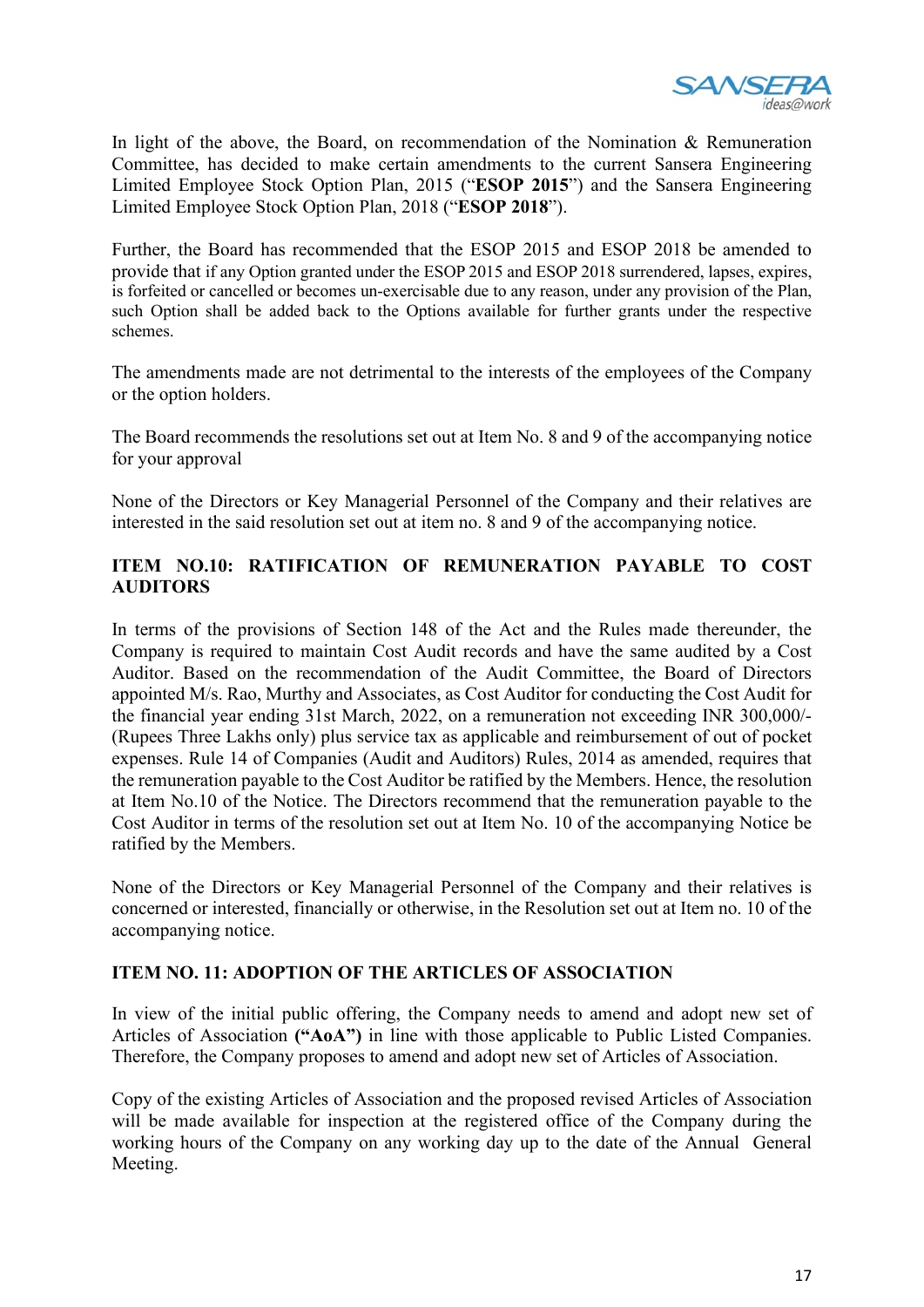

Pursuant to the provisions of Section 14 of the Companies Act, 2013, as applicable, any amendment in Article of Association requires approval of the members of the Company by way of a special resolution.

The Board recommends the resolutions in Item No. 11 of the Notice for your approval as a special resolution.

None of the directors or key managerial personnel of the Company or the relatives of the aforementioned persons are interested in the said resolution.

**for Sansera Engineering Limited**

 Rajesh Kumar Modi Place: Bengaluru Company Secretary

Date: May 31, 2021 M.No. F5176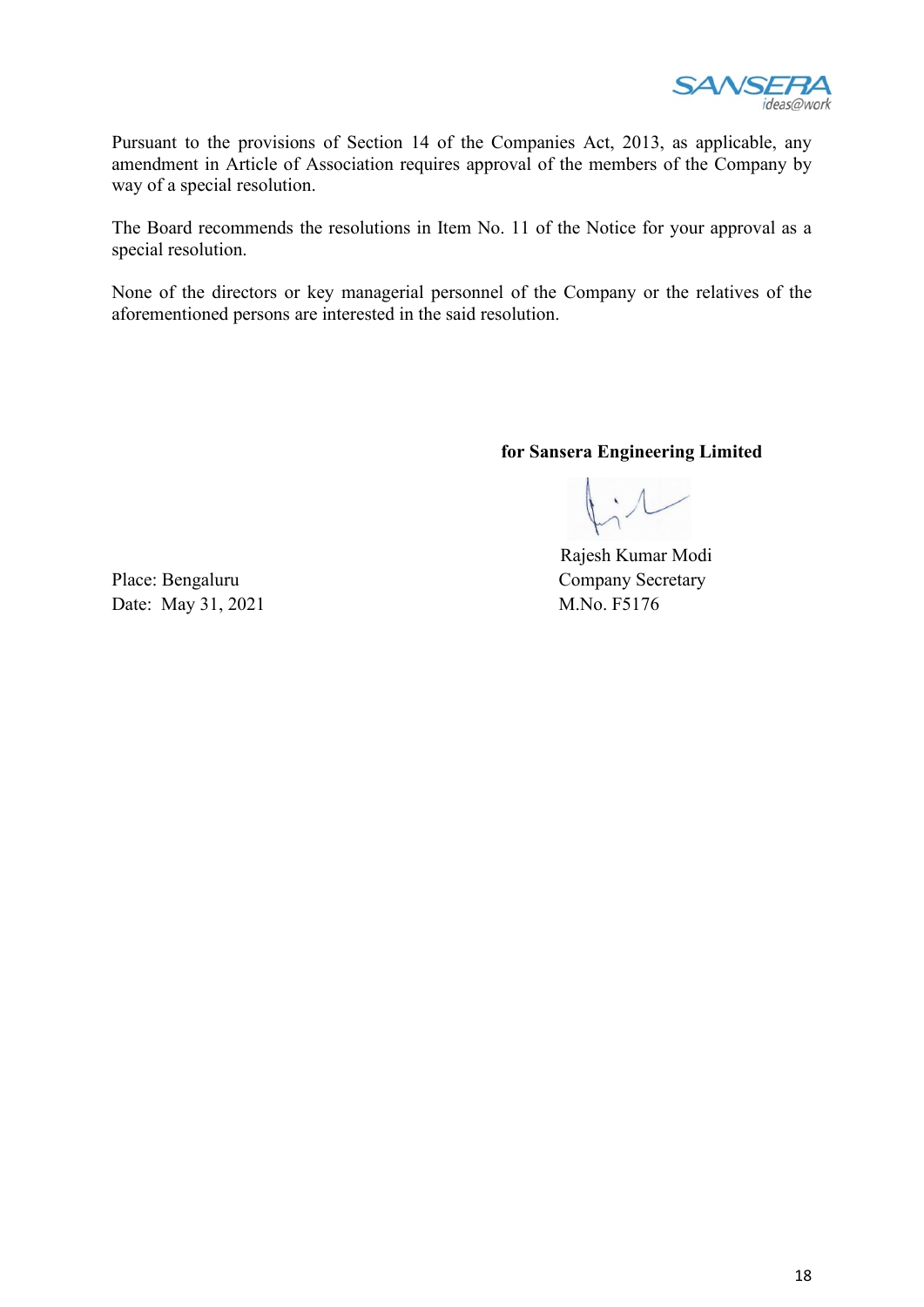

#### **ATTENDANCE SLIP**

(To be presented at the entrance)

# **39TH ANNUAL GENERAL MEETING ON 2ND JUNE 2021 AT 10.30 A.M. (IST)** Plant-7, No.143/A, Jigani Link Road Bommasandra Industrial Area, Anekal Taluk

Bangalore 560105

| Folio No.                                          | DP ID No. | Client ID No.                                                                         |
|----------------------------------------------------|-----------|---------------------------------------------------------------------------------------|
| Name of the Member                                 |           | Signature                                                                             |
| Name of the Proxyholder                            |           | Signature                                                                             |
| 1. Only Member/Proxyholder can attend the Meeting. |           |                                                                                       |
|                                                    |           | 2. Member/Proxyholder should bring his/her copy of the Annual Report for reference at |
| the Meeting.                                       |           |                                                                                       |
|                                                    |           |                                                                                       |

---------------------------------------------------------------------------------------------------------------

#### **SANSERA ENGINEERING LIMITED**

Plant-7, No.143/A, Jigani Link Road Bommasandra Industrial Area, Anekal Taluk Bangalore 560105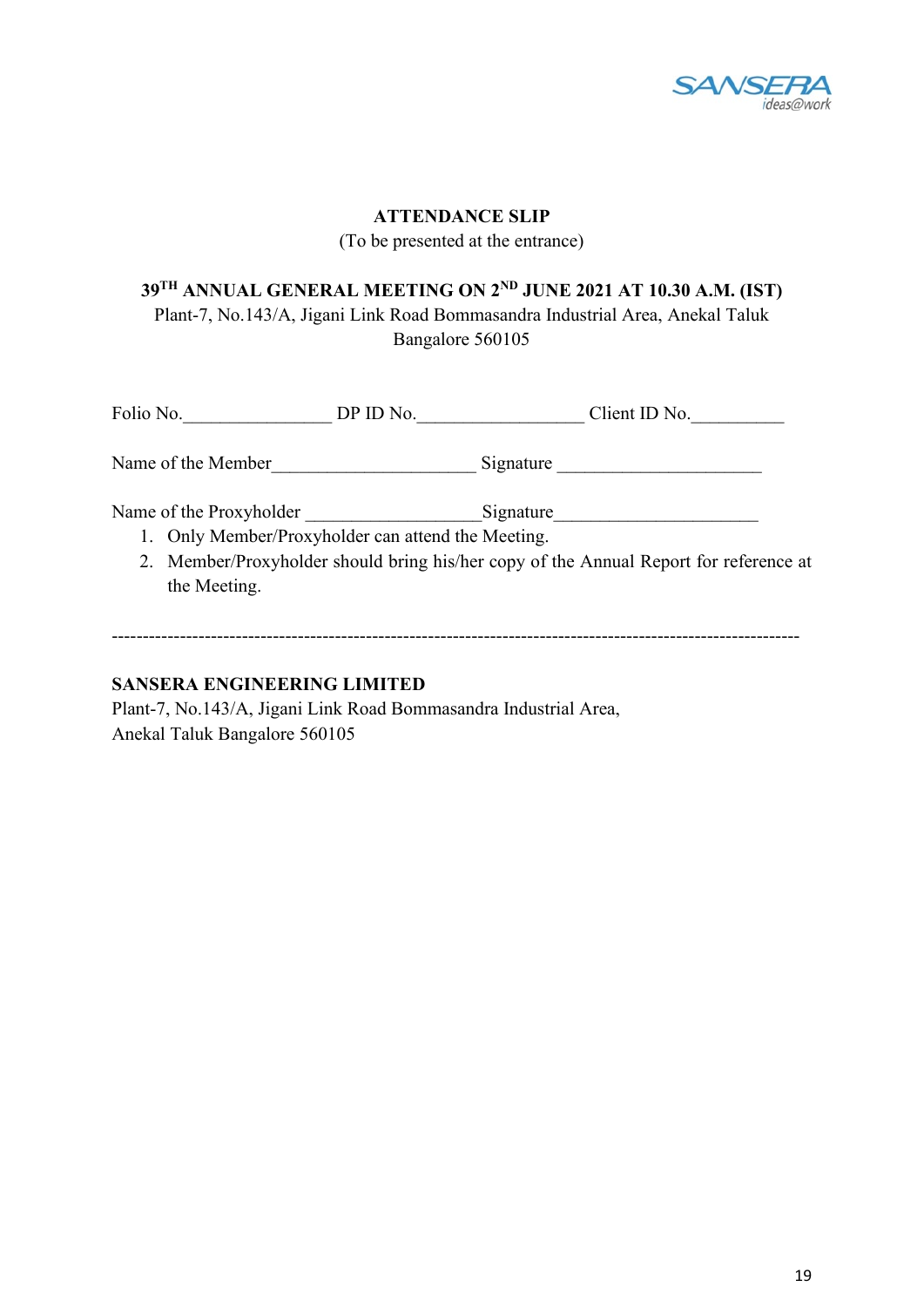

# **MGT-11 PROXY FORM**

(Pursuant to Section 105(6) of the Companies Act, 2013 and Rule 19(3) of the Companies (Management and Administration) Rules, 2014

| E-mail id |                                                                                |
|-----------|--------------------------------------------------------------------------------|
|           |                                                                                |
| DP ID No  |                                                                                |
|           | I/We, being the member(s) of <b>Sansera Engineering Limited</b> hereby appoint |
|           |                                                                                |
|           |                                                                                |
|           |                                                                                |
|           |                                                                                |
|           |                                                                                |
|           |                                                                                |
|           |                                                                                |
|           |                                                                                |
|           |                                                                                |
|           |                                                                                |
|           |                                                                                |

as my/our proxy to attend and vote (on a poll) for me/us and on my/our behalf at the 39<sup>th</sup> Annual General Meeting of the Company to be held on June 02, 2021 at 10.30 A.M. (IST) at Plant-7, No.143/A, Jigani Link Road Bommasandra Industrial Area, Anekal Taluk Bangalore 560105 and at any adjournment thereof in respect of such resolutions as mentioned in the notice of 39<sup>th</sup> AGM of the Company.

Signed this day of 2021

Signature of shareholder Signature of Proxyholder(s)

*NOTE: This Form in order to be effective should be duly completed and deposited at the registered office of the Company, not less than 48 hours before the commencement of the Meeting.*